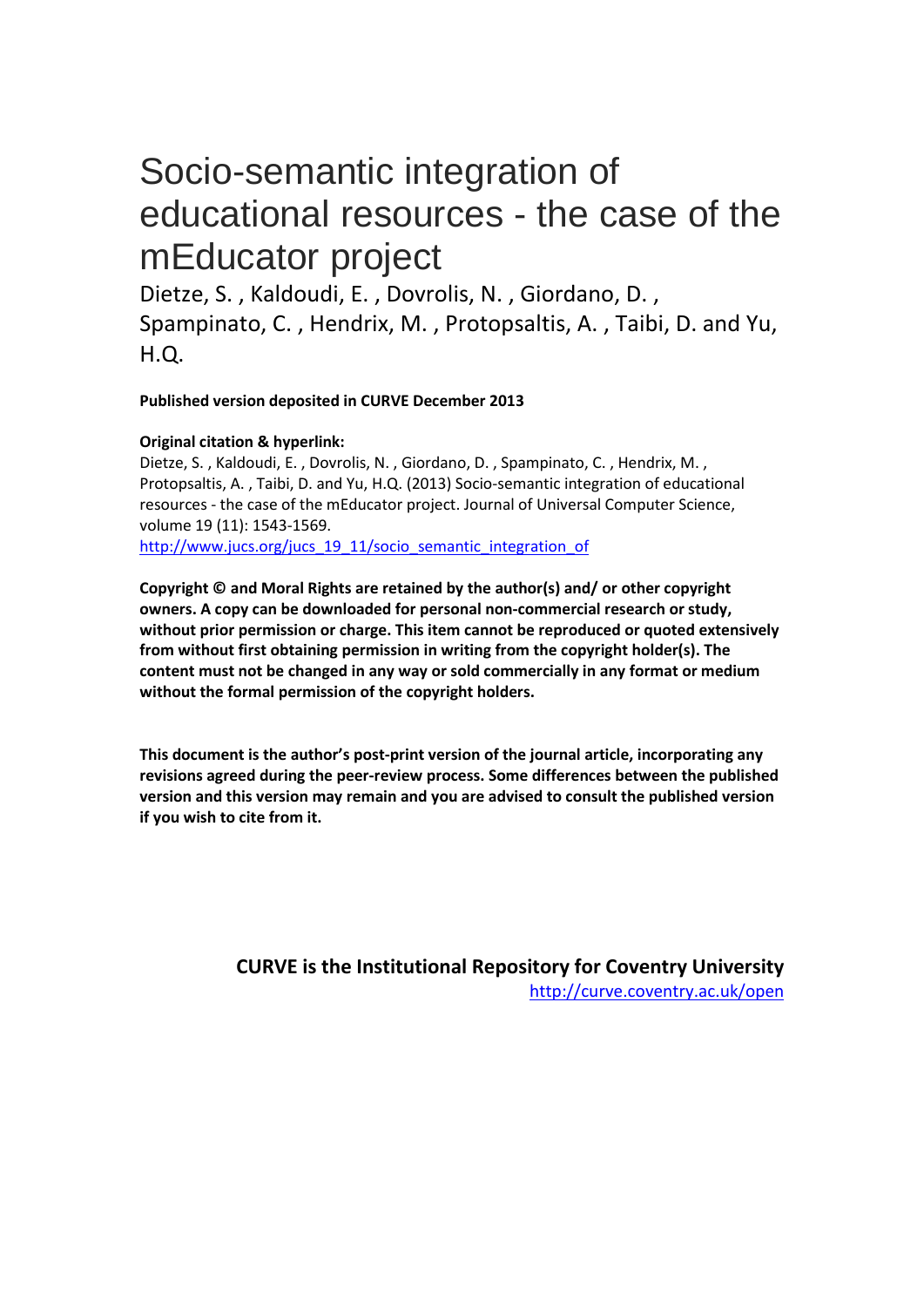*Journal of Universal Computer Science, vol. 19, no. 11 (2013), 1543-1569 submitted: 15/12/12, accepted: 28/5/13, appeared: 1/6/13* © *J.UCS*

# **Socio-semantic Integration of Educational Resources - the Case of the mEducator Project**

**Stefan Dietze** 

(L3S Research Center, Leibniz University, Hanover, Germany dietze@l3s.de)

**Eleni Kaldoudi, Nikolas Dovrolis** (Democritus University of Thrace, Alexandroupoli, Greece

kaldoudi@med.duth.gr, ndovroli@alex.duth.gr)

#### **Daniela Giordano, Concetto Spampinato**

(University of Catania, Dipartimento di Ingegneria Elettrica, Elettronica e Informatica, Italy {dgiordan, cspampin}@dieei.unict.it)

#### **Maurice Hendrix, Aristidis Protopsaltis**

(Serious Games Institute, Coventry University, UK {MHendrix, AProtopsaltis}@cad.coventry.ac.uk)

#### **Davide Taibi**

(Italian National Research Council, Institute for Educational Technologies, Palermo, Italy davide.taibi@itd.cnr.it)

## **Hong Qing Yu**

(Knowledge Media Institute, The Open University, MK7 6AA, Milton Keynes, UK h.q.yu@open.ac.uk)

**Abstract:** Research in technology-enhanced learning (TEL) throughout the last decade has largely focused on sharing and reusing educational resources and data. This effort has led to a fragmented landscape of competing metadata schemas, such as IEEE LOM or ADL SCORM, and interface mechanisms, such as OAI-PMH, SQI and REST-ful services in general. More recently, semantic technologies were taken into account to improve interoperability. However, so far Web-scale integration of resources is not facilitated, mainly due to the lack of take-up of shared principles, datasets and schemas. On the other hand, the Linked Data approach has emerged as the de facto standard for sharing data on the Web and is fundamentally based on established W3C standards. This paper presents results of the European Commission-funded project mEducator, which exploits Linked Data principles for (1) semantic integration and (2) social interconnecting of educational data, resources and actors. We describe a general approach to exploit the wealth of already existing educational data on the Web by allowing its exposure as Linked Data and by taking into account automated enrichment and interlinking techniques to provide a rich and well-interlinked graph for the educational domain. Additionally, the paper presents an evaluation of our work with respect to a set of sociosemantic dimensions. Experimental results demonstrate improved interoperability and retrievability of the resulting resource descriptions as part of an interlinked resource graph.

**Keywords:** Linked Data, Semantic Web, SOA, Technology-enhanced Learning, Clustering **Categories:** M.1, M.4, M.7, M.8, M.9, H.3, H.4, H.5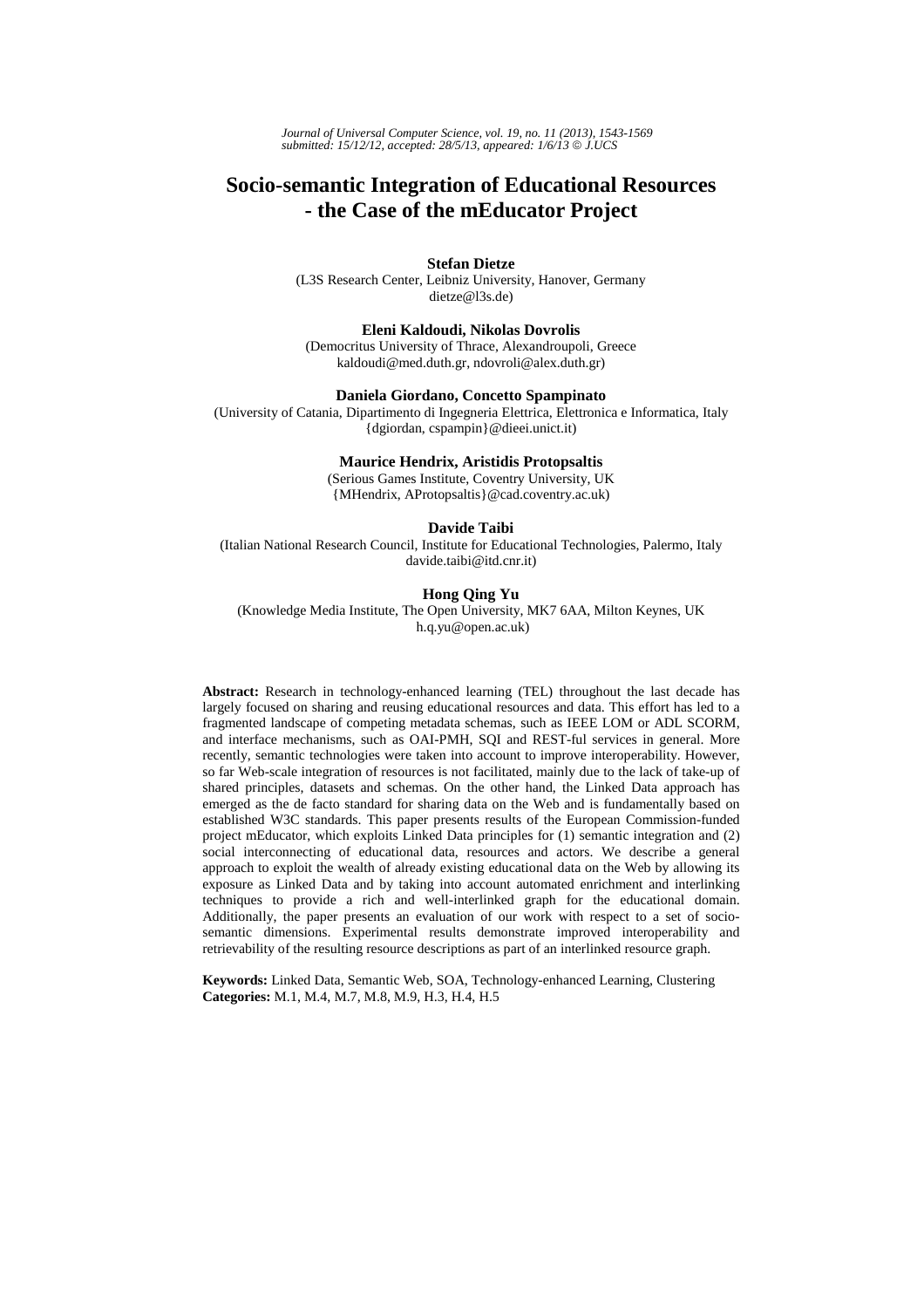1544 *Dietze S., Kaldoudi E., Dovrolis N., Giordano D., Spampinato C., Hendrix M. ...*

## **1 Introduction**

The most recent generation of Web based learning technologies uses the Internet as a means to create active, context-based, personalized learning experiences shifting the emphasis from 'teaching' to 'learning' and from the notion of technology as a didactic mediator to the notion of sociable, peer-supported, involved learner.

Stakeholders in this new manifestation of technology enhanced learning (TEL) point out that access to comprehensive repositories of learning content and metadata is one of the most crucial factors in the future of learning. Efforts in this endeavor have led to a fragmented landscape of (sometimes competing) metadata schemas, such as Dublin Core (http://dublincore.org/documents/dces/), IEEE Learning Object Metadata (LOM) [IEEE, 02] or ADL SCORM (http://www.adlnet.org) and query interface mechanisms such as OAI-PMH (http://www.openarchives.org/OAI/ openarchivesprotocol.html) or SQI (http://www.cen-ltso.net/main.aspx?put=859) which are exploited by educational resource repository providers to support data interoperability. Moreover, the current explosion of Linked Data (LD) [Bizer, 09; Heath, 11] repositories is gradually leading to an ever-growing amount of data sets and schemas for different fields that support wide-scale data interoperability based on generic Internet standards. Although not widely adopted by the educational community yet [Dietze, 13], RDF1-based datasets are expected to add to this wealth and variability of educational content repositories. Based on these standards, a vast amount of educational content and related metadata are currently shared on the Web. However, while there is already a large amount of educational data available on the Web via proprietary and/or competing schemas and interface mechanisms, the main challenge is to start adopting LD principles and vocabularies while leveraging existing educational data available on the Web via non-LD compliant means. However, the service and data integration process is still far from seamless as different learning repositories are isolated from each other, basically existing as data silos [Dietze, 08; de Santiago, 10]. Note that in the following we use the term *metadata* in cases where we explicitly refer to resource metadata only, while otherwise, we use the more general term *data*.

Thus, four major challenges need to be addressed [Dietze, 12]:

- a) Integrating distributed data from heterogeneous educational repositories: educational data and content is usually exposed by heterogeneous services/APIs such as OAI-PMH, SPARQL endpoints or SQI; therefore, interoperability is limited and Web-scale sharing of resources is not widely supported yet [Prakash, 09]. Moreover, one should also take into account the dynamic nature of available services/APIs, which may frequently be subject to additions, modifications and even removal of both content and services.
- b) Metadata mediation and transformation: educational resources and the services exposing those resources are usually described by using distinct, often XMLbased schemas, heterogeneous taxonomies or even unstructured text; therefore, schema and metadata transformation (e.g., into RDF) and mappings are required.

l

<sup>1</sup> http://www.w3.org/RDF/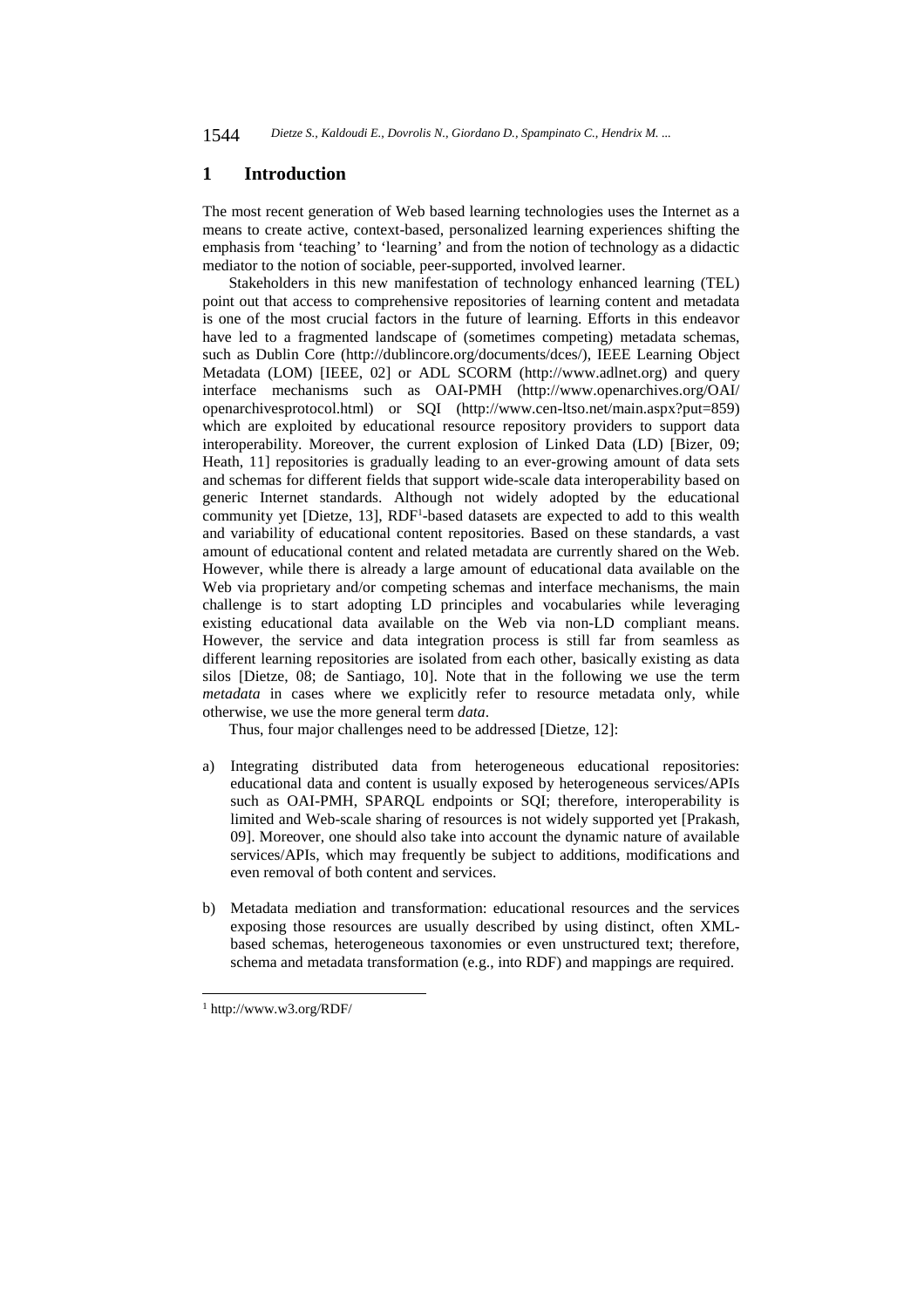- c) Dealing with unstructured metadata: existing educational resource metadata is usually provided based on informal and poorly structured data. Free text is still widely used for describing educational resources while use of controlled vocabularies is limited and fragmented. Therefore, to allow machine-processing and Web-scale interoperability, educational metadata needs to be enriched, that is transformed into structured and formal descriptions by linking it to widely established vocabularies and datasets on the Web.
- d) Shifting focus towards educational context: most currently available metadata schemes for describing educational resources focus on simplified technical and/or structural characteristics of educational content (e.g. authors, formatting, sequence of activities). A shift towards capturing the nature of the learning activities and the educational context itself is advocated [Jonassen 06].

In this paper we introduce a general approach to tackle the above challenges and demonstrate a specific implementation that aims to achieve both data and service interoperability for content sharing in the domain of health sciences education. This work has been conducted as part of the mEducator project  $(2009-2012)^2$ , an EU funded best practice network (under the eContentPlus2008 programme, Contract Nr: ECP 2008 EDU 418006) with the aim to implement and critically evaluate existing standards and reference models in the field of e-learning in order to enable specialized state-of-the-art medical educational content to be discovered, retrieved, shared and reused across European higher academic institutions.

Our approach consists of two main steps, *(1) semantic integration*, which involves the integration of educational resources and data into a coherent data graph and *(2) social integration*, which involves the incorporation of the educational data graph into a heterogeneous social network, composed of educational resources and humans. The paper discusses related work in Section 2, while Section 3 introduces the mEducator project and illustrates the overall approach to socio-semantic integration. Section 4 details our novel approach to semantic integration of educational data, while Section 5 focuses on the social integration into an actor-resource network as part of a proof-of-concept prototype application which makes use of the proposed data and services integration approach. Section 6 provides an evaluation of the introduced approach that is discussed in Section 7.

# **2 Related Work**

Technology enhanced learning research so far has largely focused on building and publishing comprehensive repositories of educational resources. ARIADNE (http://www.ariadne-eu.org/) was among the first consortia that significantly contributed to the sharing of training material. Several initiatives have been launched to create university-level formal education platforms providing reusable learning objects for all disciplines, while efforts are being increasingly aligned as in GLOBE (http://globe.edna.edu.au/globe/go), an international federation of a number of

l

<sup>2</sup> http://www.meducator.net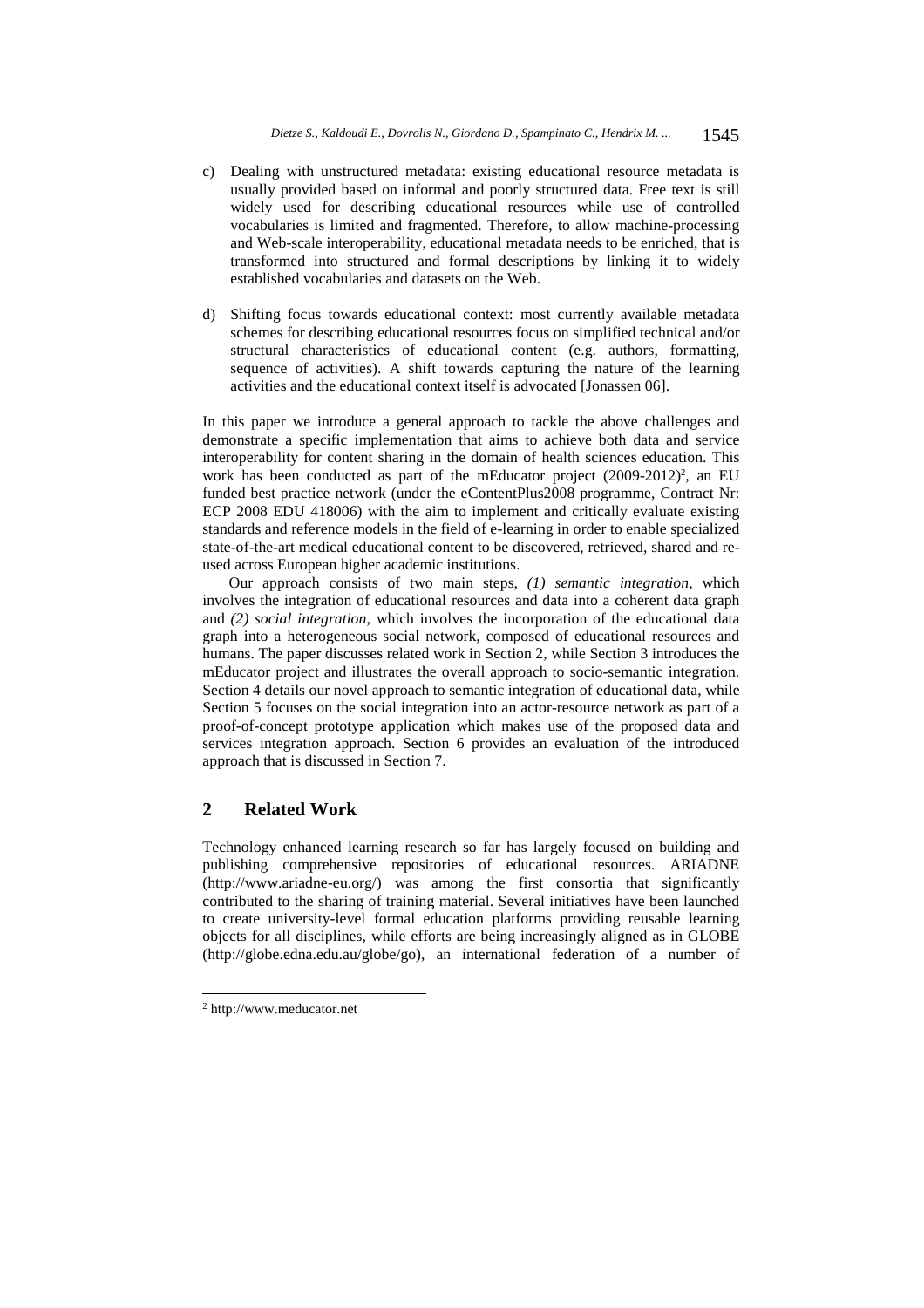learning object repositories, including ARIADNE, MERLOT (http://www. merlot.org/) and others.

Such repositories can only be effective if appropriate descriptions of their content are available in a standardised way. Thus, a number of official and de-facto standards and reference models have been developed to describe and manage educational content and educational content services and APIs [Devedzic, 07; Konstantinidis, 09]. Web-scale integration of educational repositories at the data and service level faces a heterogeneous landscape of Web APIs of rather isolated or only partially federated repositories. Services operating on educational repositories are rather dynamic, in that APIs appear and are removed from the Web frequently and might change behavior and interfaces according to new requirements. Therefore, it is crucial to aim at shielding the underlying heterogeneity to minimise disturbance of upper layers (e.g. educational applications). Thus, adopting service representations based on standard service vocabularies such as SAWSDL [Shet, 08] and WSMO-Lite [Vitvar, 08] is an important requirement to allow service providers and consumers to interact.

In addition, current metadata stores largely use XML and relational databases and often consist of poorly structured text lacking formal semantics, leading to ambiguous descriptions which are hard to interpret and process at machine-level. Several efforts have been made to improve interoperability by exploiting semantic technologies. For instance, early work includes efforts to provide an IEEE LOM-RDF binding [Nilsson, 03]. More recently, a Simple Query Interface (SQI) has been designed to query different learning repositories using a common query language [Simon, 05]. However, query format and result format have to be agreed among different repository providers. Recently, a peer-to-peer architecture (LOP2P) was proposed for sharing educational resources among different learning institutions [de Santiago, 10]. LOP2P aims at creating course material by using shared educational resource repositories based on a particular LOP2P plugin. A similar peer-to-peer architecture has also been proposed in the EduLearn project [Prakash, 09].

These approaches however, instead of accepting the heterogeneous landscape of the Web, impose either a common schema or interface approach on the underlying stores. Also, metadata mediation is generally based on syntactic matching, which does not adequately address ambiguities. This can be particularly important as shared educational content is rarely used in exactly the same context as it was originally created for. Semantic Web as well as Web service technologies have also been used to enable adaptation to different learning contexts by introducing a matching mechanism to map between a specific context and available learning data [Schmidt, 04]. Another similar approach, based on single shared ontology, presents scalability issues [Dietze, 08]. These issues apply as well to the idea of 'Smart Spaces' for learning [Simon, 04]. A dedicated personalization Web service proposed by [Baldoni, 06], makes use of semantic learning object descriptions to identify and provide appropriate learning content. However this work does not address integration of disparate distributed learning services or the allocation of such services at runtime. An attempt towards mediation between different educational content services is based on a so-called 'connector service' [Henze, 05; 06].

Recently, educational institutions started to expose their data based on Linked Data principles [Bizer, 09] using W3C standards such as RDF and SPARQL and emphasising the Web-based interlinking of data. This includes, for instance, The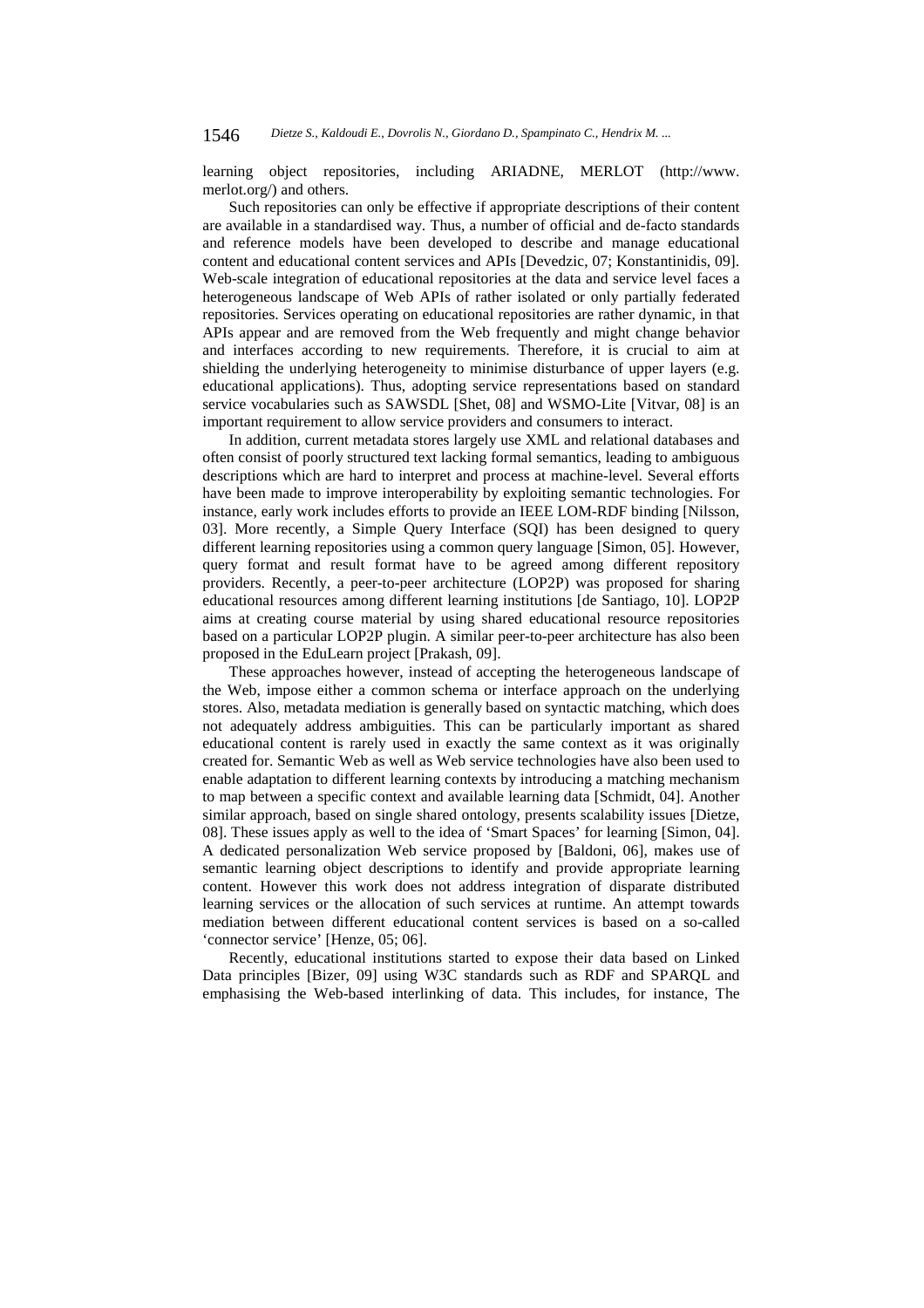Open University, UK (http://data.open.ac.uk), the National Research Council, CNR, Italy (http://data.cnr.it) or Southampton University, UK (http://data. southampton.ac.uk). Although this is a crucial step towards well-interlinked educational Web data, it is important to note that these efforts mainly focus on exposing data of individual institutions while interlinking with third party data is not yet within their primary scope.

In summary, current state of the art exhibits considerable work towards exposing educational content in a standardized form, mainly via conventional educational content standards and, recently, via the generic approach of Linked Data. Research is currently focusing on integrating disparate (somehow standardized) educational content repositories, although a general approach has not been demonstrated. This paper addresses this goal and proposes an approach to integrate educational content as provided by disparate repository services and expose it as Linked Data processed to support learning, in particular self directed learning. A specific implementation of this approach is also demonstrated and evaluated.

# **3 Overview and Approach**

In this section, we describe the goals, outcomes and impact of the EC-funded best practice network (BPN) mEducator2. The mEducator consortium consisted of a highly interdisciplinary team of 15 international partners from across Europe with expertise in fields such as pedagogy and the social sciences, computer science and in the health sciences. While the general outcomes of mEducator cover a range of results, we focus here in particular on the ones generated through the following sociosemantic integration steps (see also Figure 1):

- *Semantic Integration:* Novel techniques for educational data integration (Section 4), including approaches towards repository integration, data processing and enrichment and clustering, towards improved accessibility from a learning perspective. These include tangible results such as an *infrastructure and set of APIs* (Section 4.1), a *Linked Data-compliant educational resource schema* (Section 4.2), and the *first public educational resources dataset* according to Linked Data principles (Section 4.2).
- *Social Integration:* a social application and approach that organises educational resources and actors into a socio-semantic network while exploiting the aforementioned data (Section 5).
- *Evaluation:* of the above approach for its socio-technical suitability to support learning processes (Section 6).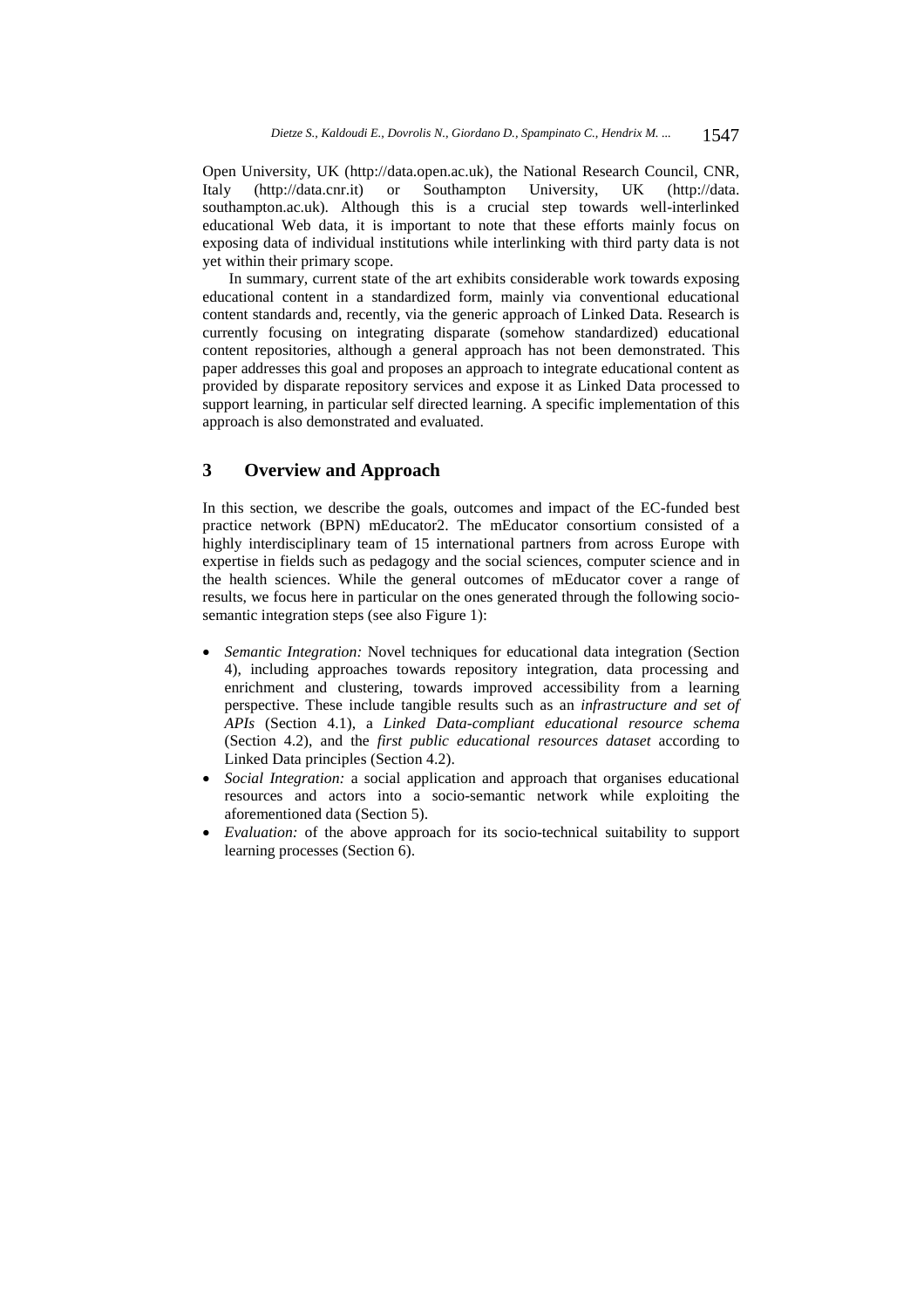

*Figure 1*: *Socio-semantic integration approach & overview* 

To realise these steps, we have introduced the following set of technical principles and processing steps (see [Dietze, 11], [Yu, 11], and [Dietze, 12] for a more elaborate overview), which guided our developments and are briefly summarised below:

- Linked Data-principles are applied to model and expose metadata of both educational resources and educational services and APIs. In this way, not only resources are interlinked but also services and resources are exposed in a standardized and accessible way.
- Existing heterogeneous and distributed learning repositories, i.e. their Web interfaces (services) are integrated on the fly by reasoning and processing of Linked Data-based service semantics.
- Metadata retrieved from heterogeneous Web repositories, for instance IEEE LOM resource metadata or other standardized or proprietary metadata, is automatically lifted into RDF and exposed as Linked Data accessible via dereferencable URIs.
- Automated enrichment and clustering mechanisms are exploited in order to interlink retrieved data with other existing datasets as part of the LD cloud.
- Interlinked educational content items are organized and presented as social entities in a heterogeneous symmetric social network of people and content items.

Main outcomes of our work include (i) a framework (see [Dietze, 12] and [Yu, 11]) which combines a set of (ii) service/API integration methods based on SmartLink [Dietze, 11], (iii) data enrichment and interlinking methods as described in Section 4, (iv) a social environment which facilitates the embedding of educational data into an actor-resource-graph and (v) the resulting datasets as described in Sections 4-5 and evaluated in Section 6. While (i) and (ii) support the integration of educational services and APIs facilitating repository-level integration [Yu, 11], these address the challenge a) described in Section 1. The main aim is to resolve heterogeneities between individual API standards (e.g. SOAP-based services vs. REST-ful approaches) and distinct response message formats and structures (such as JSON,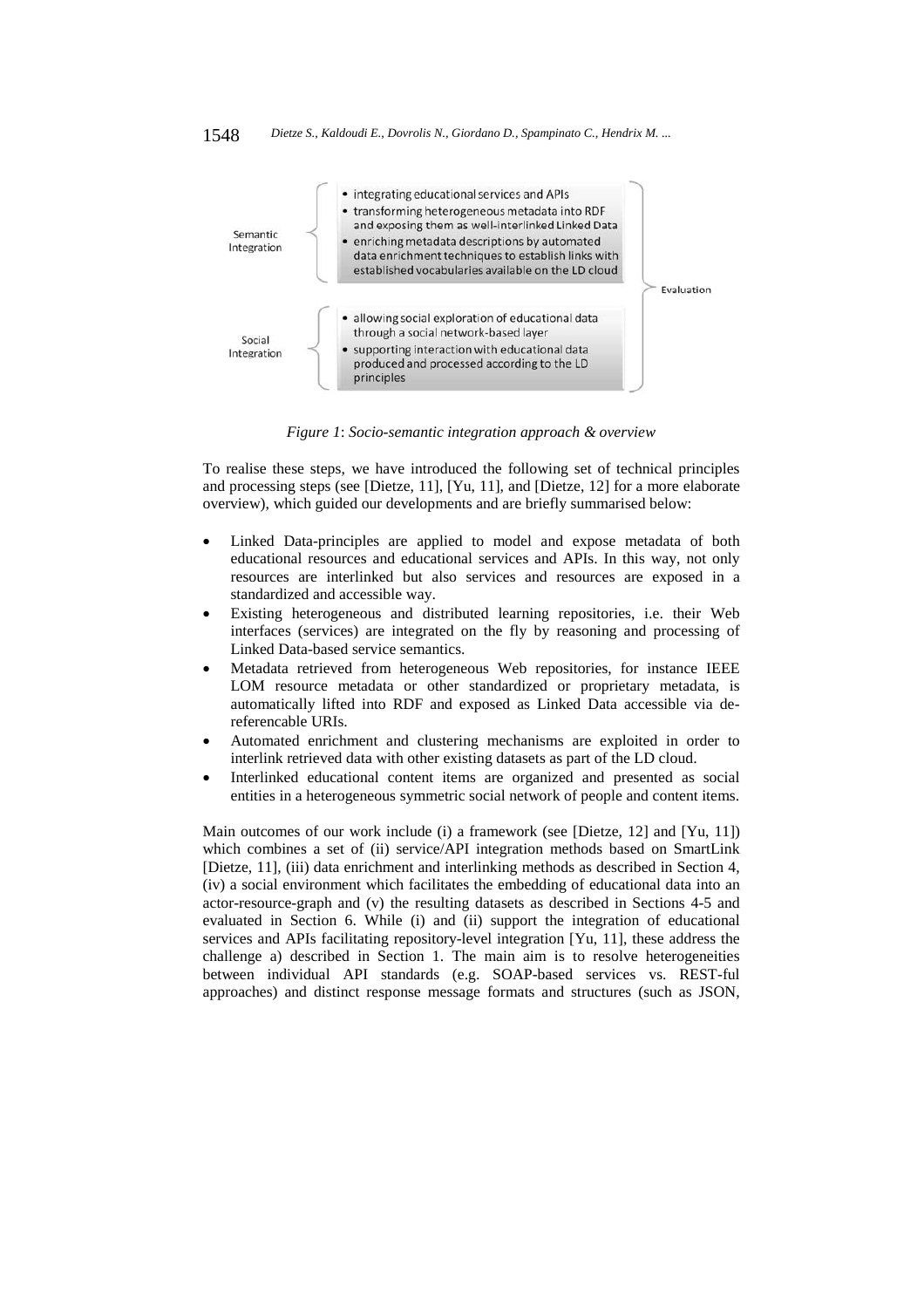XML or RDF-based ones). In order to enable integration of such heterogeneous APIs, Linked Data principles have been exploited to annotate individual APIs in terms of their interfaces, capabilities and non-functional properties (see Section 4 and [Yu, 11] for further details). All metadata of educational content retrieved from these services are transformed from their native (standardized or proprietary) formats into RDF, using a Linked Data-compliant educational resource schema. The use of this schema provides the basis for addressing the challenges b) and c) through the integration of educational resources at the (meta)data-level. Transformation of heterogeneous metadata into RDF is indeed a substantial step towards integration, however, mere transformation does not improve metadata (and data) quality. To this end, it is even more challenging to semantically integrate the lifted data by providing a common descriptive layer and disambiguate and semantically enrich data as described in challenge c). This is achieved through automated data enrichment techniques (iii) which establish links with established vocabularies (see Section 5) where an additional processing level applies machine-learning based clustering to classify the educational resources metadata into clusters that enhance the user's capability to explore the resources and afford the creation of link across different educational resources' repositories. This approach jointly with the social integration of resources into an actor-resource-graph (iv), allow educators and learners to interact with the improved educational data and resources, supporting the social exploration of and interaction with educational context, thus addressing challenge d).

# **4 Semantic Integration: Educational Data Integration and Interlinking**

In this section, we describe the semantic integration of data, consisting of a two-fold approach: (1) integration of educational services (and, consequently, educational repositories) and (2) integration of educational data.

## **4.1 Educational services integration**

Our current implementation builds on existing research and uses rather lightweight service annotation schemas to apply Linked Data principles to the services domain. Based on RDF descriptions of core elements of services and APIs, these are discovered and executed according to a given set of service consumer constraints. We exploit two well-integrated technologies which follow Linked Data-principles for services and API annotation and integration: iServe [Pedrinaci, 10] and SmartLink [Dietze, 11] are two public LD-based environments dealing with two kinds of service annotations separately, namely, functional and non-functional service annotations stored in dedicated RDF stores. SmartLink has been partially developed and in particular, evaluated, as part of the mEducator project. Both iServe and SmartLink adopt LD principles to expose services and APIs, expressed in terms of simple conceptual service models, based on established schemas such as SAWSDL [Sheth, 08], FOAF or CommonTag (http://commontag.org/home), to enable consumption by both humans and machines. In addition, SmartLink provides a Web-based interface which allows annotation of services and browsing of existing descriptions within the SmartLink and iServe repositories via a unified user interface.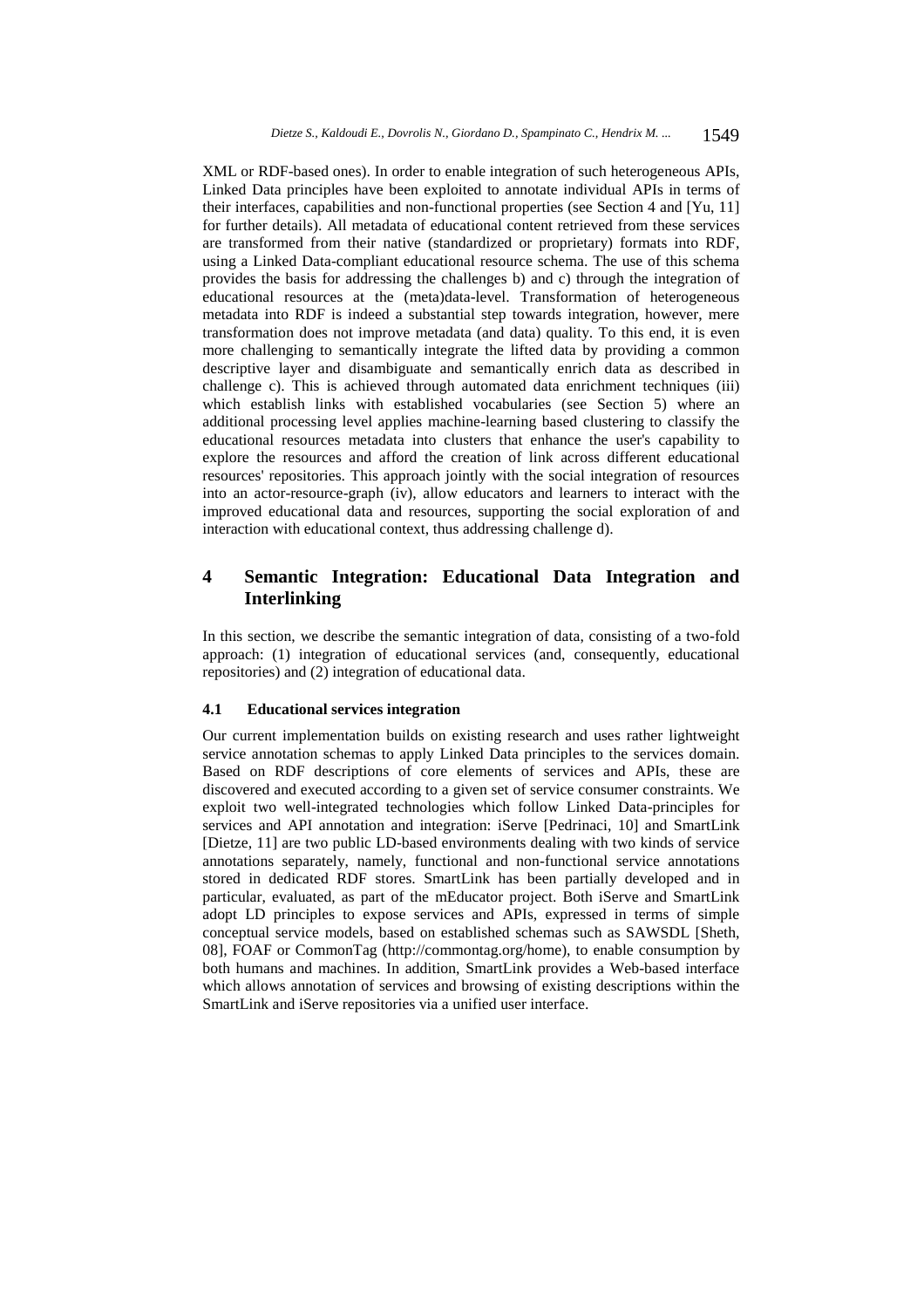#### 1550 *Dietze S., Kaldoudi E., Dovrolis N., Giordano D., Spampinato C., Hendrix M. ...*

Initially, educational repository service providers annotate services from scratch (i.e. without any pre-existing services documentation such as WSDL or HTML files) and expose RDF descriptions. Published services<sup>3</sup> can then be discovered via a set of RESTful APIs. Identified services are invoked and heterogeneous service responses are lifted into a coherent RDF schema. This is achieved on the basis of *lifting* and *lowering* templates, which are part of each, service description ([Dietze, 11] and [Pedrinaci, 10]) and are usually created by the service provider or annotator. These templates specify how, based on a SmartLink service invocation message, the particular invocation input parameters are lowered into the representation required by the particular service and how response messages are lifted into RDF statements according to the specified lifting schema.

For this particular implementation in the domain of health sciences education, the unified mEducator RDF schema [Mitsopoulou, 11] was developed, to address specifically medical educational resources. A number of predicates are part of other popular namespaces, e.g. the Dublin Core (ISO 15836:2009) Elements and Terms namespaces (http://dublincore.org/documents/dces/) for a generic resource description, FOAF (http://www.foaf-project.org/) for describing people, SIOC (http://sioc-project.org/) for integrating online communities and SKOS (http://www.w3.org/2004/02/skos/) for knowledge organization, while a number of novel domain-specific properties are also included.

Our current approach uses a number of existing vocabularies, for which in many cases mappings already are or could be provided. SmartLink/iServe use a range of established schemas, and import mechanisms, for instance to import OWL-S-based services are also provided. While it is an inherent aspect of the LD-approach that different schemas and datasets are gradually mapped and interlinked, we particularly envisage also alignment with other schemas which might be deployed be individual service providers. The strength of the LD approach is its inherent ability to reason and consider such links (for instance, owl:sameAs links or inheritance of classes and properties across schemas).

Based on service input and output annotations and corresponding *lifting/lowering* schema descriptions within SmartLink/iServe, an RDF service invocation message is generated. This is done by dynamically matching service execution input parameters (specified by service consumers) to semantic service input descriptions. For instance, a *keyword* such as *thrombolysis*, which is used in an educational resource search, will be mapped to the RDF description of the service input during the invocation process. The RDF input message will pass a *lowering* process to generate the actual input format of the service. A service is then invoked with the lowered input.

In order to provide service response messages compliant with the mEducator RDF schema, native output from service invocations (e.g., XML, JSON) are transformed via the *lifting* step to RDF compliant with the mEducator RDF schema. The lifting step uses XSPARQL (http://www.w3.org/Submission/2009/01/) to lift XML vocabularies to RDF triples. A dedicated RESTful API allows third party applications to interact with the RDF annotations of educational services and APIs, for instance, to discover and execute services (the API can be accessed at

l

<sup>&</sup>lt;sup>3</sup> Services are continuously updated. The current list of services can be retrieved dynamically from SmartLink via the following request:

http://smartlink.open.ac.uk/servicerestapi/restapi/searchservices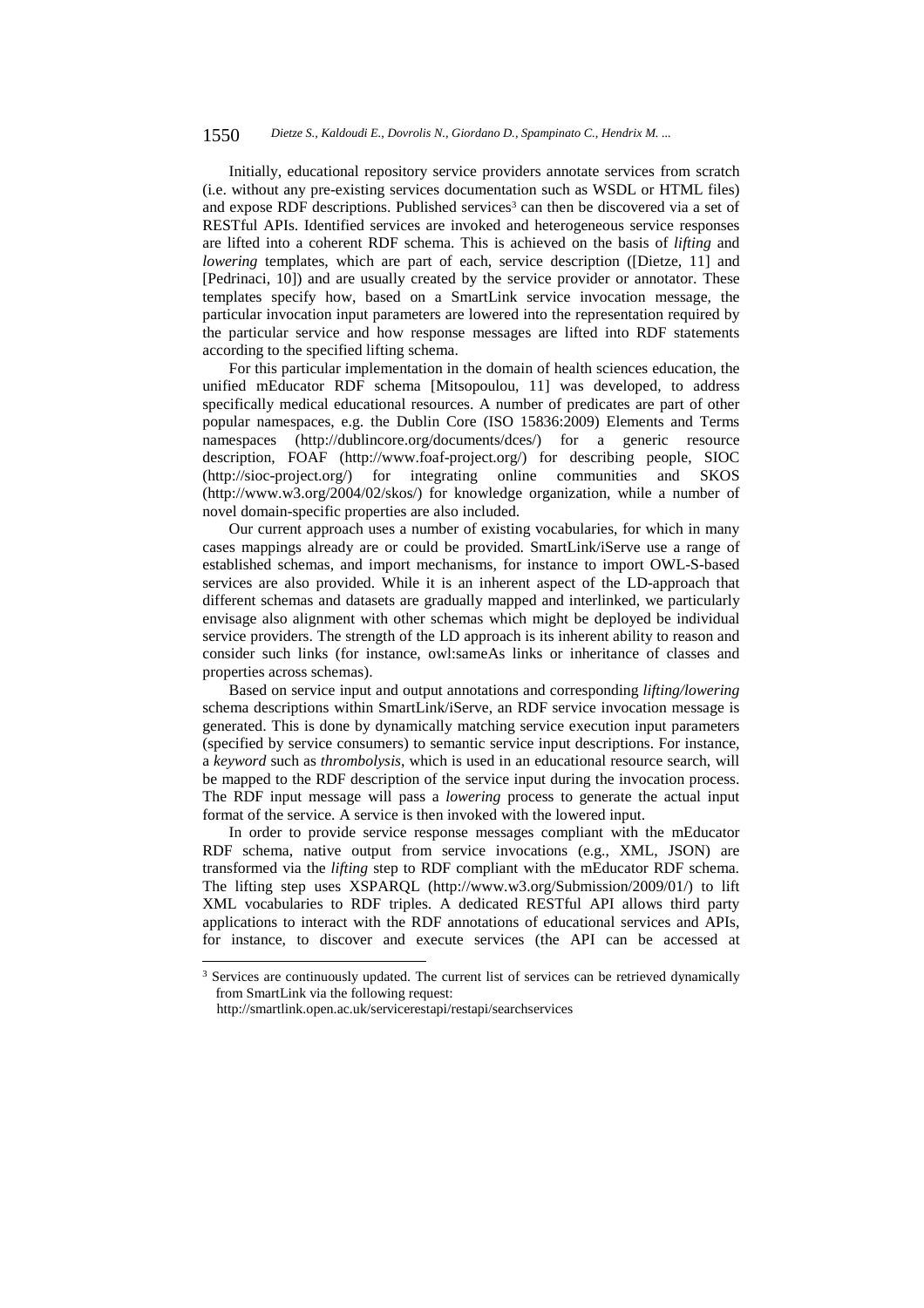http://smartlink.open.ac.uk/servicerestapi/restapi/). Educational metadata as retrieved in the services integration step is stored in a dedicated RDF store containing the *mEducator – Linked Educational Resources* and implemented based on Sesame/OWLIM (http://www.ontotext.com/owlim/). A dedicated REST API is offered and each resource entity, described using the mEducator resource schema, owns a unique, dereferencable URI.

## **4.2 Educational data enrichment and interlinking**

Educational metadata retrieved and exposed according to the previous steps is most often poorly structured as it is based on either unstructured text or often less welldefined terminologies. Thus, such metadata needs to be enriched so as to expand it with additional information and ensure disambiguation, as well as to allow correlation with similar or related information and resources. In particular, the Linked Data cloud already offers large amounts of datasets, ranging from general-purpose ones to domain-specific educational datasets. To this end, we have developed enrichment mechanisms that automatically enrich poorly structured descriptions with links to related terms in well-established vocabularies. While enrichment of unstructured data poses several crucial research challenges such as entity recognition and text mining, we take advantage of available and established APIs such as the ones provided by the general purpose DBpedia Spotlight entity extraction and semantic annotation tool (http://spotlight.dbpedia.org); and the medical domain specific BioPortal [Noy, 09]. The latter is an open repository of biomedical ontologies that allows access to a vast number of established taxonomies and vocabularies, such as SNOMED-CT (Systematized Nomenclature of Medicine – Clinical Terms), ICD9/10 (International Statistical Classification Diseases and Related Health Problems), Body System (body system terms used in ICD11), MeSH (Medical Subject Headings), NCI (Meta)Thesaurus, Galen (the high level ontology for the medical domain), HL7 (the Normative RIM model v2), Biomedical Resource Ontology (BRO, a controlled terminology of resources to improve sensitivity and specificity of Web searches).

Enrichment is implemented currently in two different ways: (a) as an automated mechanism whenever new data is pushed to the RDF store; and (b) also as semiautomated approach where users are provided with suggestions of related terms from which they can select suitable ones as part of a particular end user application. While the first approach makes use of DBpedia, the second approach makes exclusive use of the BioPortal API.

Unstructured free text (as part of resource metadata), for instance the keyword "thrombolysis", is enriched with unique URIs of structured LD entities - such as *http://dbpedia.org/resource/Thrombolysis* which refers to the corresponding DBpedia resource or *http://www.co-ode.org/ontologies/galen#Thrombolysis* referencing to a matching concept within the GALEN ontology. Such enrichment allows further reasoning on related concepts, enables users to query for resources by using welldefined concepts and terms as opposed to ambiguous free text, and enables disambiguation.

For instance, to refer to another example from our established dataset, a particular resource contains a learning objective description stating "1. Better understanding of the role of HPV in cervical carcinogenesis 2. Better understanding of the natural history of HPV infection 3. Better understanding of the benefits and limitations of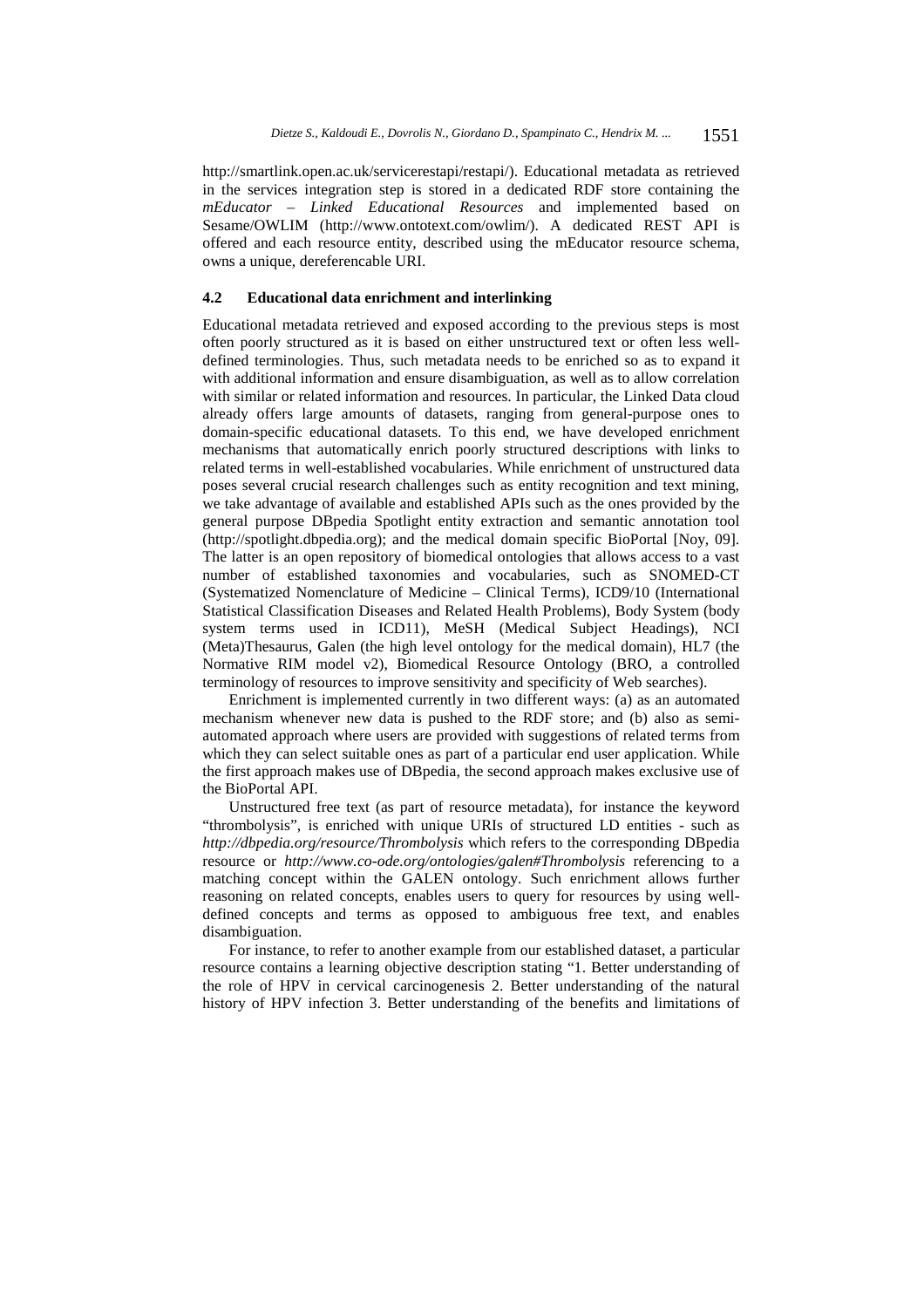HPV testing". The automated enrichment mechanism correctly associates the DBpedia enrichment *http://dbpedia.org/resource/Human\_papillomavirus* by exploiting the context of the term "HPV" – which is also used, for instance, as abbreviation of Human Powered Vehicle – providing proper classification and disambiguation of the resource description. Subject identifiers (URIs) are automatically generated based on a mEducator-specific namespace and the URI of the external resource (e.g. the corresponding DBpedia reference). This allows modeling unique instances within our dataset which do not redefine DBpedia resources but merely are linked to them via *rdfs:isDefinedBy* relations and carry additional metainformation about the enrichment.

Although a tremendous amount of effort has been devoted by the medical informatics community, a universal standard medical terminology and/or ontology has yet to be achieved [Lenz, 07]; thus current state of the art presents a wealth of numerous diverse and often overlapping vocabularies, terminologies and ontologies (e.g. more than 340 available only in NCBO Bioportal). Research efforts have focused on producing mappings between different terminologies, probably the most notable contribution is the UMLS mapping between more than 100 of the most commonly used controlled vocabularies in healthcare [Bodenreider, 04]. In order to circumvent this problem, our approach employs a semi-automated enrichment, which only recommends suitable entities from BioPortal, while the user has full control to filter and select only entities retrieved from selected and desired vocabularies (for instance SNOMED-CT or MeSH), which express the intended semantics. In addition, the LD approach particularly foresees the introduction of links between disparate datasets and vocabularies, what can help in qualifying the relationship between related enrichments. While it is out of scope of our work to interlink all existing and used vocabularies, the inherent facilities of LD facilitate the tighter interlinking of domain-specific vocabularies.

Based on the common structured concept references as generated via enrichment, resources from different repositories can also be implicitly clustered. Starting from the relationship between mEducator resources and DBpedia/BioPortal concepts, we created a weighted graph (Figure 2) in which mEducator resources are represented as blue square nodes and enrichments as green circle nodes. The weight of each edge identify the strength of the relationships between nodes, and these features have been exploited by the clustering algorithm to aggregate resources. Considering the resources and their links with structured concepts from, for instance DBpedia, distinct resources often share at least one common concept reference, what facilitates correlation of resources. Therefore, we implicitly provided a means of clustering resources originating from distinct repositories, with the aim of producing new connections between similar resources that were not explicitly connected before. In the figure, connections between resources sharing the same enrichments have been discovered: for instance the DBpedia enrichment for "*chest pain*" create new links between resources not explicitly connected, providing the mean to aggregate similar resources in clusters. In order to create more coherent and cohesive clusters of nodes we analyzed the graph using different thresholds for number of common concepts (see Section 6.2).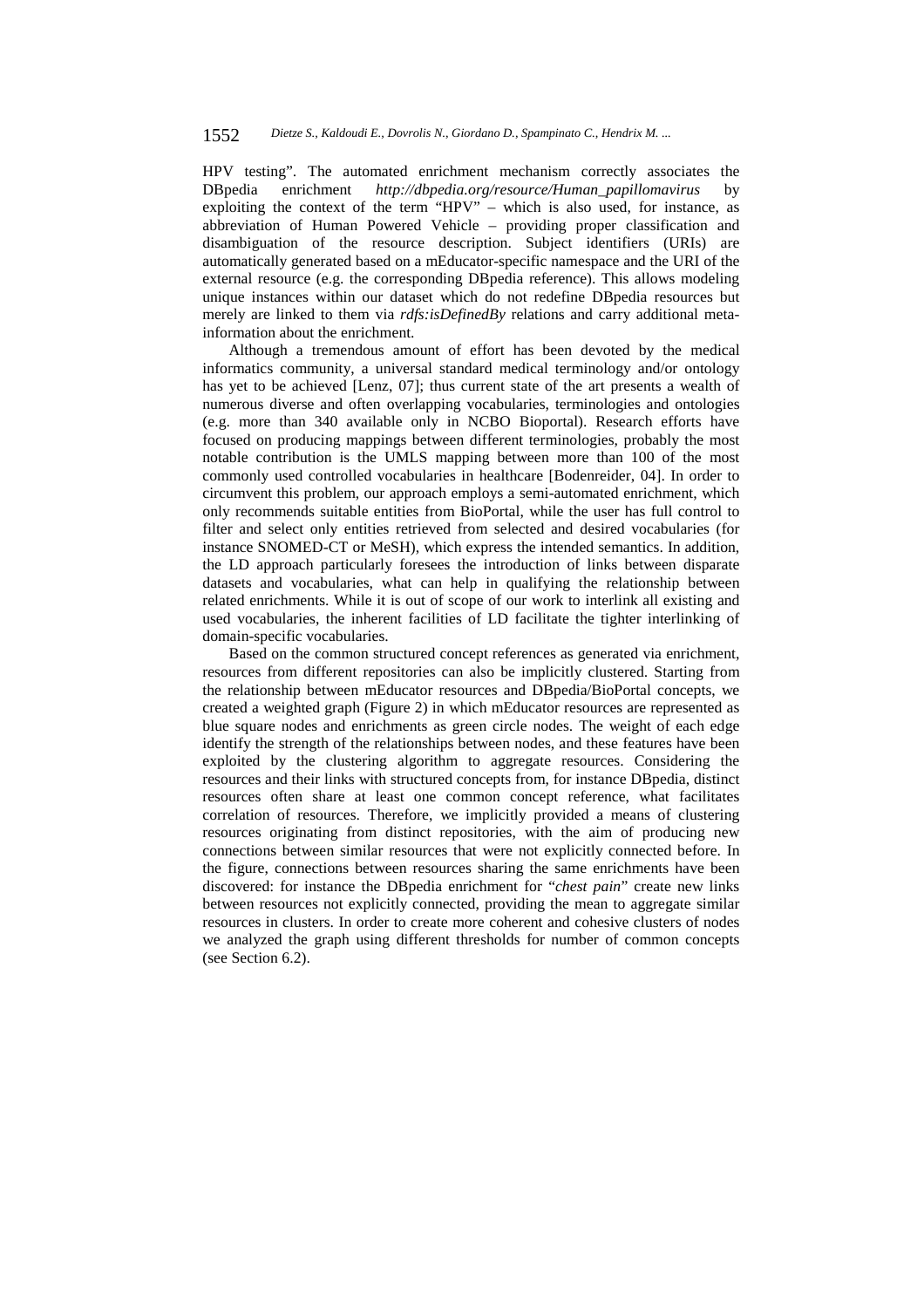

*Figure 2: Relationships between educational resources from distinct repositories based on shared DBpedia references(an edge denotes that there is at least one link between the two nodes, i.e., the resource and its enrichment)* 

## **4.3 Clustering and exploratory search based on linguistic similarities**

It has been recently recognized that users often engage in a search process, known as exploratory search [Marchionini, 06]. Exploratory search is characterised as being open-ended. It involves learning and refocusing the information need while the user makes sense of the information retrieved after sequences of tentative queries that are progressively adjusted. Exploratory search is starting to be considered in the Semantic Web community, for example by addressing issues of how to design exploratory browsing tools [Kobilarov, 08].

In our work we employ an exploratory search approach proposed by [Giordano, 09] which is based on the use of a multiple unsupervised clustering technique that uses as a basis users' selected subsets of the mEducator metadata fields. This method also derives "second order" relationships among items from the analysis of the defining features of each cluster: when commonalities across clusters are found above a given threshold, association rules among the defining features can be drawn; these may be used to further expand the recall of a user query's results, but based on new, different "facets". Whereas the terminology enrichment process discussed in section 4.2 tends to increase the precision of retrieval, and thus is key in supporting focused search, the use of clustering based on some notion of similarity plays an orthogonal role: it supports exploratory search (a) by increasing the recall of retrieval, and (b) by suggesting possibly relevant items, as found in the clusters that are proposed for exploration in association with the regular query's results.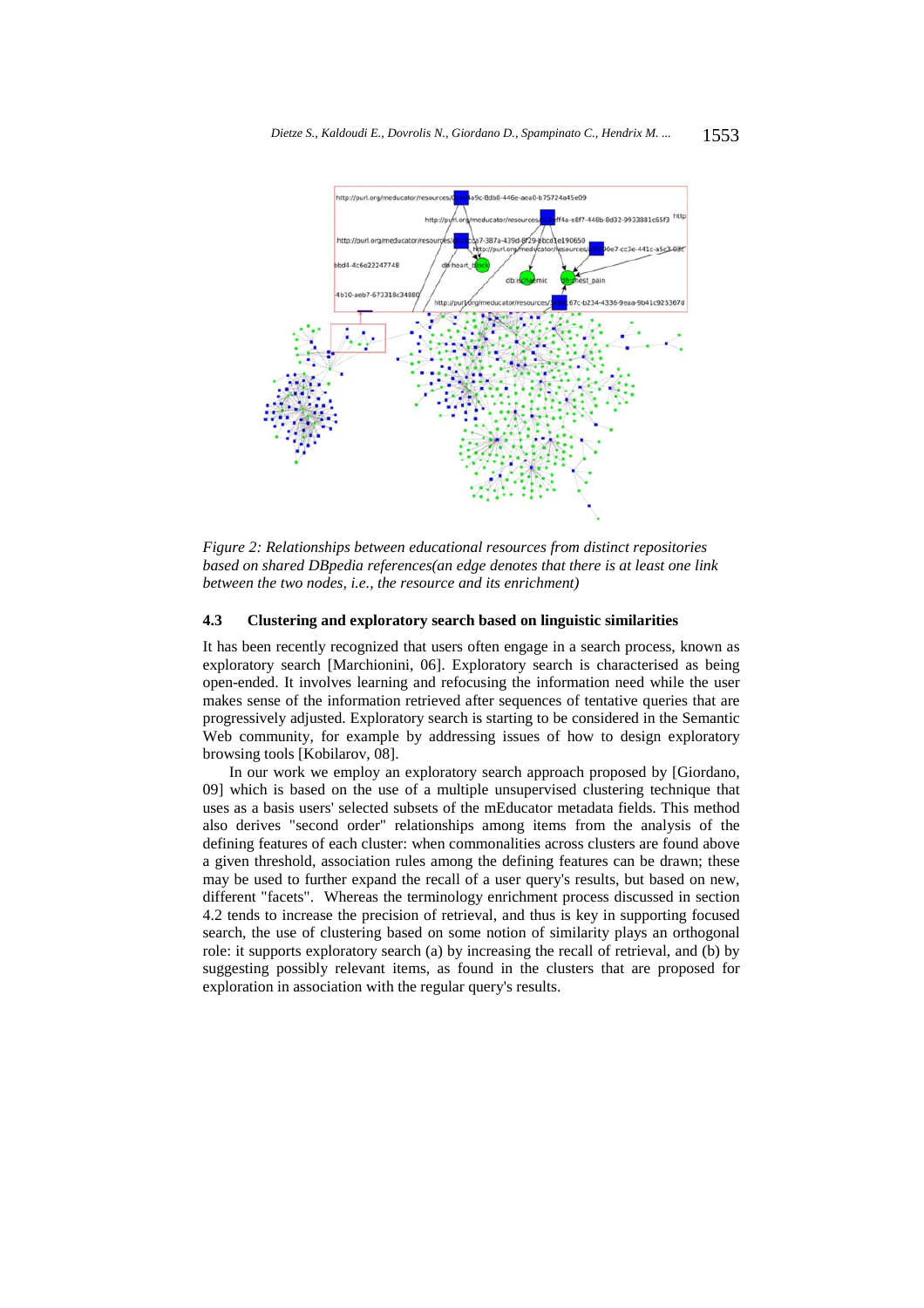#### 1554 *Dietze S., Kaldoudi E., Dovrolis N., Giordano D., Spampinato C., Hendrix M. ...*

The clustering functionalities have been implemented to allow the interlinking of resources originating from different repositories. In particular, the clustering process is based on three main phases: content indexing, creation of similarity matrices and clustering itself. The first step parses the RDF fields of the selected subsets of the unifying metadata schema, including those that contain descriptive free text, extracts the keywords by applying an inverse term frequency approach [Robertson, 04], stems the terms and starting from the keywords applies the Random Indexing method [Sahlgren, 05] with a configurable sliding window. The output of this step is a multidimensional matrix, namely, Doc-Term (DT) that contains the frequency of each keyword in a given document (metadata instance), together with the contexts in which each keyword occurs. Each context is a vector of neighbouring terms, with size same as the sliding window. Once the indexing phase is completed, in the second phase, a similarity matrix S is created, by assigning a weighted similarity score among the resources. The S matrix then is used to classify the resources, by applying a clustering algorithm; our current implementation supports both K-means and clustering based on Kohonen self-organizing maps [Kohonen, 95].

We are currently investigating appropriate metrics to analyze the provenance of the items in the clusters to derive semantically qualified associations at the repository level, based, for example, on subject coverage similarity, or on content type similarity. An important challenge is to make the method scalable with the number of educational resources annotated and integrated in the RDF store, especially with respect to the computational aspects of indexing and re-clustering periodically necessary to take into account changes in the constellation of available resources. In this respect, a viable solution is the method presented in [Faro, 11] that makes use of parallel, distributed computation. This approach may eventually support faster and more sophisticated automatic repositories interlinking, and enable real-time reclustering of the items based on end-user specific requests, which is a current frontier for exploratory search.

# **5 Social Integration - Educational Resources as Social Entities in Metamorphosis+**

The data and services integration APIs and datasets presented in the previous sections are fully integrated in the MetaMorphosis+ (http://metamorphosis.med.duth.gr/) environment, which merges the paradigms of semantic and social web to produce an environment for sharing linked educational resources.

The social Web, or Web 2.0 [O'Reilly, 07] has become an important trend during the last few years. Among the prominent social web tools, social networking websites focus on creating online communities of individuals who publish their content and activities while exploring others content and activities, thus creating virtual online social groups and associations. A conventional social network approach concentrates on the network of humans, presumably based on some common social or professional interest, but it doesn't explain what connects those particular people together and what connects those and not others [Knorr-Cetina, 97]. Recently, the term 'objectcentered sociality' was introduced [Engeström, 05] to describe the fact that strong social relationships are built mainly when individuals are grouped together around a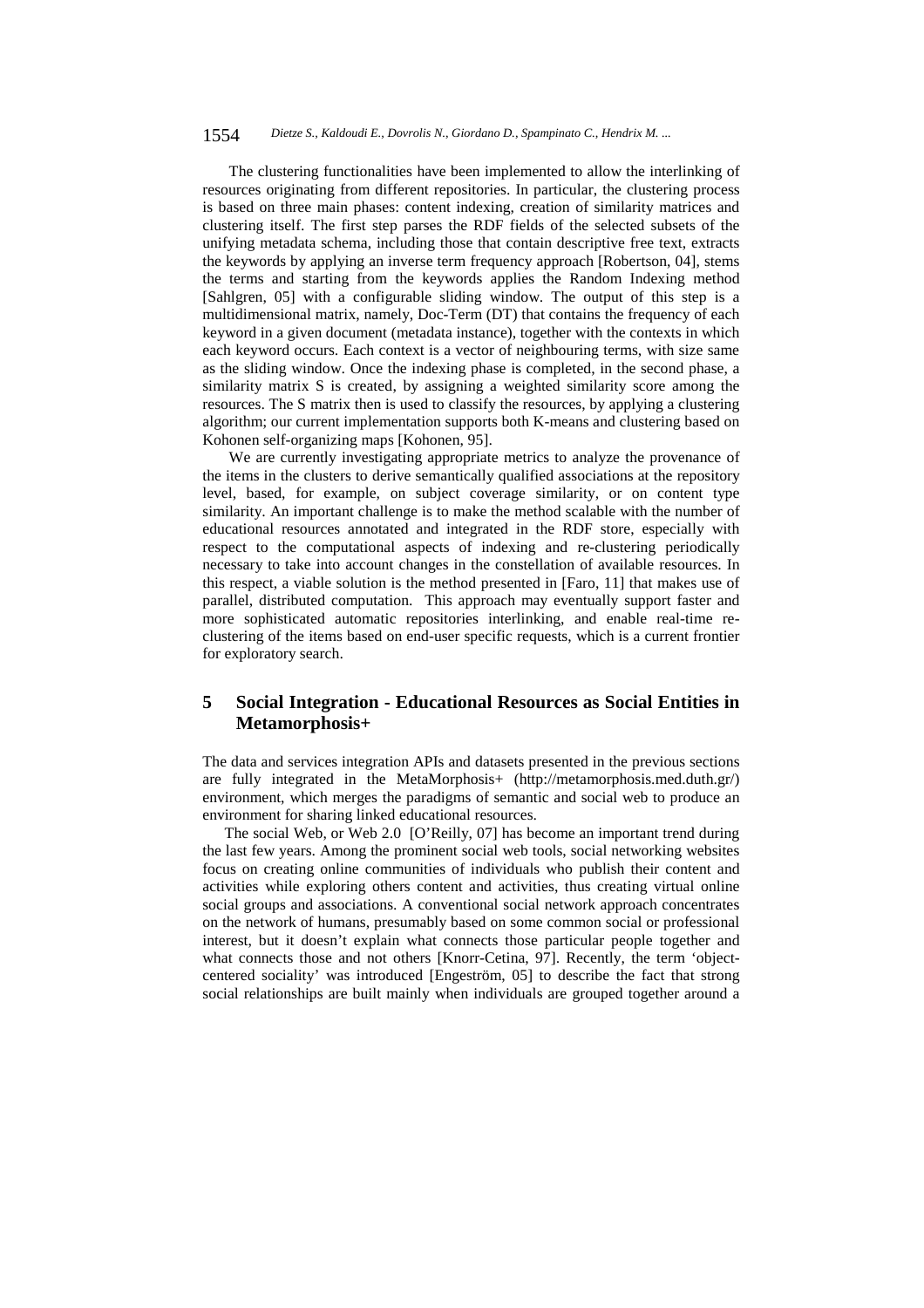shared object that mediates the ties between them. This can be achieved by organizing the network around the content people create together, comment on, link to, annotate etc. [Breslin, 07]. This new approach to sociality has drawn attention, and current state-of-the-art research in the area involves various ways to exploit object-oriented sociality to the benefit of the community. Some indicative examples from social networking in educational settings include Edmodo (http://www.edmodo.com/) a social network for teachers and students who can interact in private virtual classrooms to share educational content and activities; Brainify (http://www.brainify.com/) an academic social bookmarking and networking site for university students and professors, mainly built around commonly collected and shared website links; and wePapers (http://www.wepapers.com/) a network organized around papers, lecture notes and other documents students and teachers share.

In both cases of human-centered and object-centered networks, the focus is on the creation of associations based on human action, agency and perception, thus placing always emphasis on human agency. In MetaMorphosis+ we follow a different novel view for truly heterogeneous social networks where humans and nonhuman entities (i.e. educational resources in this case) are integrated into the same conceptual framework and assigned equal amounts of agency [Kaldoudi, 11a]. In implementing such a network, major challenges include a unified treatment and representation of all types of possible actors as well as the development of a social behavior for various nonhuman actors, and subsequently their own associations and networks. Both challenges can be addressed by concepts and technologies of the Semantic Web as described in previous sections.

In general, the social aspect of non-human actors in MetaMorphosis+ is created in a variety of ways, including [Kaldoudi, 11b]: (a) the obvious connections via common tags that are used in their profile description; (b) connections based on collective usage and other related interaction of human users, i.e. what human users do with the nonhuman entities; (c) social connections based on some type of inheritance, i.e. nonhuman entities that are generated or are the product of other resources, in the sense of the genealogy tree; and (d) semantic connections and similarities that can be built based on the wealth of information available in the Linked Data cloud.

The first aspect of educational resource sociality is built based on obvious connections and shared annotations between different educational resources, as these are created via the automatic and/or semi-automatic metadata enrichment mechanisms described earlier. The user entered keyword is used to retrieve all relevant standardized concepts from the medical ontologies/vocabularies available via NCBO BioPortal, using either the entire BioPortal collection or only specific vocabularies specified by the user. The retrieved concepts can then be used to enrich specific metadata fields as indicated by the user. Our previously described clustering mechanisms are exploited to enable exploratory search and navigation through educational resources. For example, the screen shot in Figure 3 (a) shows a set of resources retrieved via simple keyword based search (e.g. for the keyword 'heart') using the RDF store APIs. The screen shot in figure 3 (b) shows the associations created for one specific resource (in this case, the second result in Figure 3.(a) with other resources based on the clustering mechanism described above. A visual indication for the degree of association is also included.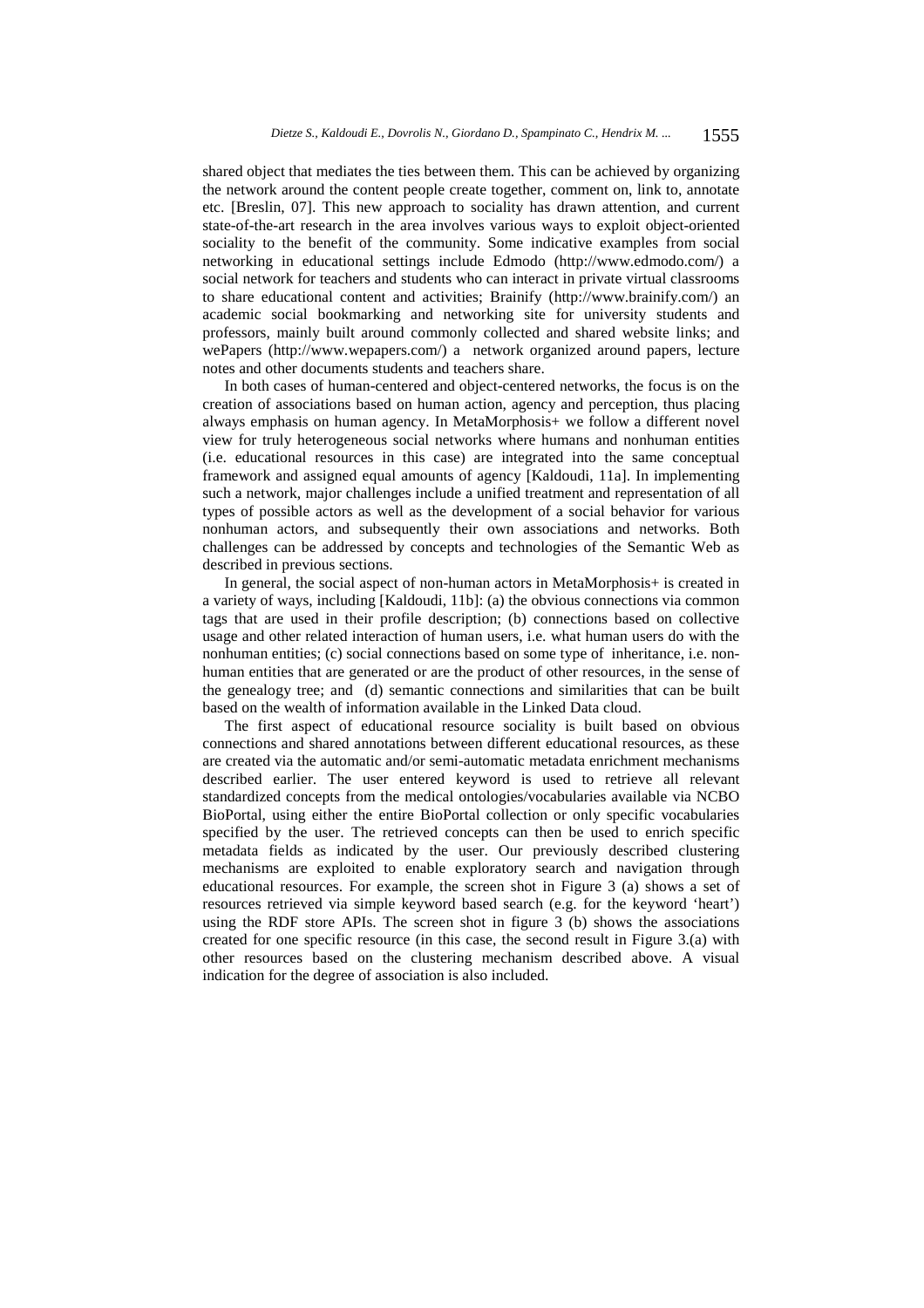

*Figure 3: Basic search mechanism in MetaMorphosis+ and exploratory search results enabled via clustering of resources based on the introduced mechanisms* 

Finally, an important aspect of social connections relates to resource family trees based on repurposing history and inheritance. The term 'repurposing' refers to changing a learning resource initially created and used for a specific educational purpose in a specific educational context in order to fit a different new educational purpose in the same or different educational context. Although not formally addressed as such, educational content repurposing is what any educator is routinely engaged in when preparing a new educational experience, including preparing the educational content itself. Customarily, when an educator sets the context and goals of a new educational experience, he/she will overview existing content and/or search for new relative content and then repurpose and re-organize content to fit the purpose of the new educational experience. In MetaMorphosis+ repurposing is addressed as a means to provide a different kind of sociality for the educational resources. Thus repurposing history and inheritance are used as basic social relationship among educational resources in order to cluster resources into families. Each repurposed resource declares its parent(s) resource(s). Following iteratively the 'parents' in a chain of repurposing ancestors, the entire 'family' tree of the particular resource can be compiled.

Considering all possible social connections for any particular educational resource, its individual actor-network can then be built, highlighting its authors, other users that somehow interact with the resource, the resource repurposing family and any other connection via semantic linking. An example of such a rich individual actor-network is shown in Figure 4 for the resource "Climate Health Impact Game", highlighting the resource repurposing family as well as any other social connections (up to the  $3<sup>rd</sup>$  degree) which include connections with humans and other resources alike.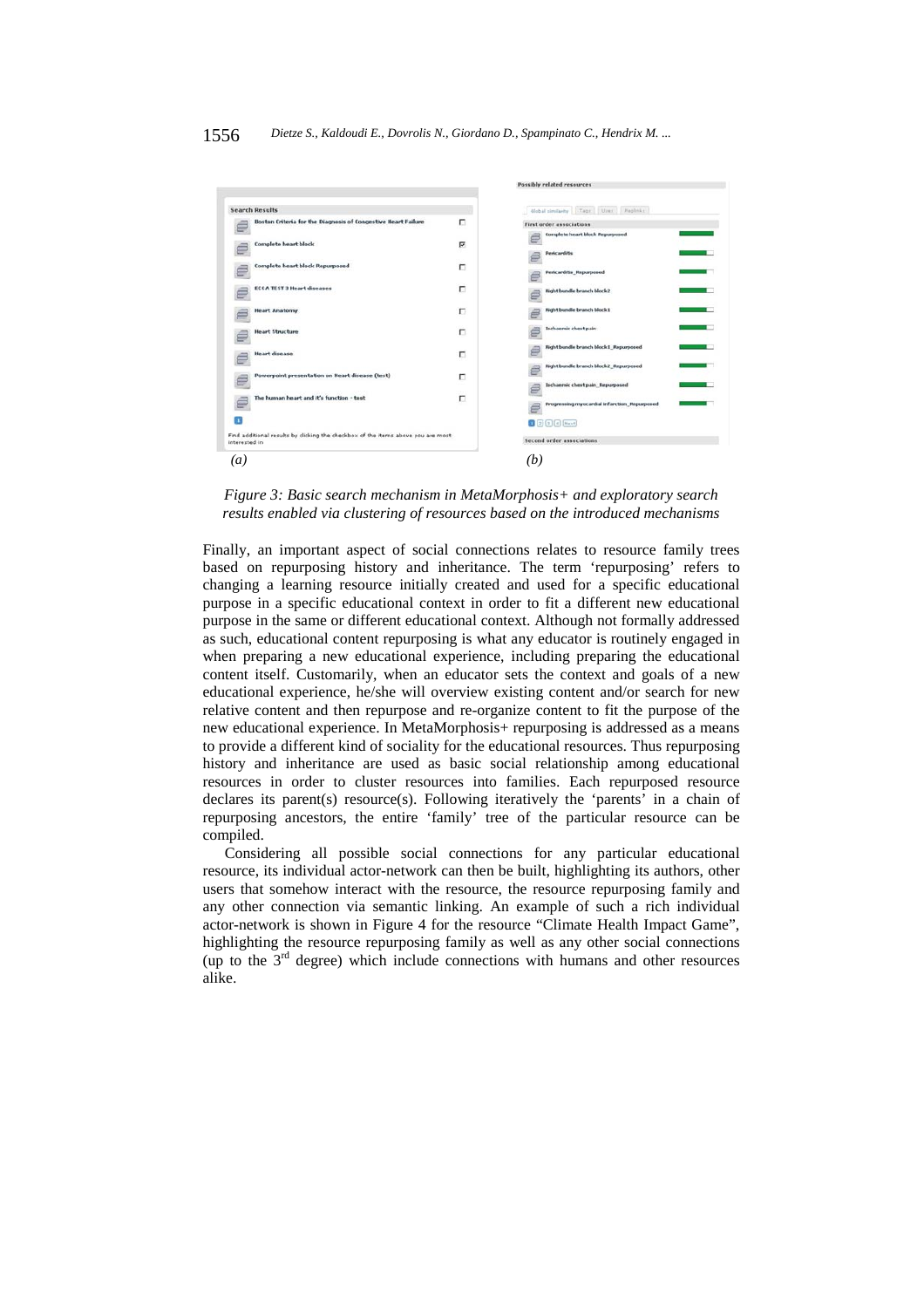

*Figure 4: Basic Actor-network graph for a specific educational resource ('Climate Health Impact Game') that shows connections of variable types (up to the 3rd degree)* 

MetaMorphosis+ is implemented using the *Elgg* open source social engine (http://www.elgg.org/) appropriately modified to allow for the formation of a heterogeneous human/resources network as well as the exploitation of the underlying semantic framework as presented in previous sections. MetaMorphosis+ is used by a total of 560 registered users (as of September 25, 2011). Almost half of the resources (43%) are in English, while there is a representation of more than 15 other European languages. The majority of resources (80%) have metadata described in English language, while the rest have metadata in other languages. The resources included in the environment are distributed among the various educational levels, 25% intended for undergraduate medical education, 17% intended for postgraduate/resident studies and 19% for continuing life-long education, while 19% are intended for educating the public.

# **6 Evaluation: data quality and clustering added value assessment**

In this section, we provide an evaluation of the data quality of the obtained resource metadata within the *mEducator Linked Educational Resources* dataset, and an assessment of the added value provided by the clustering functionalities.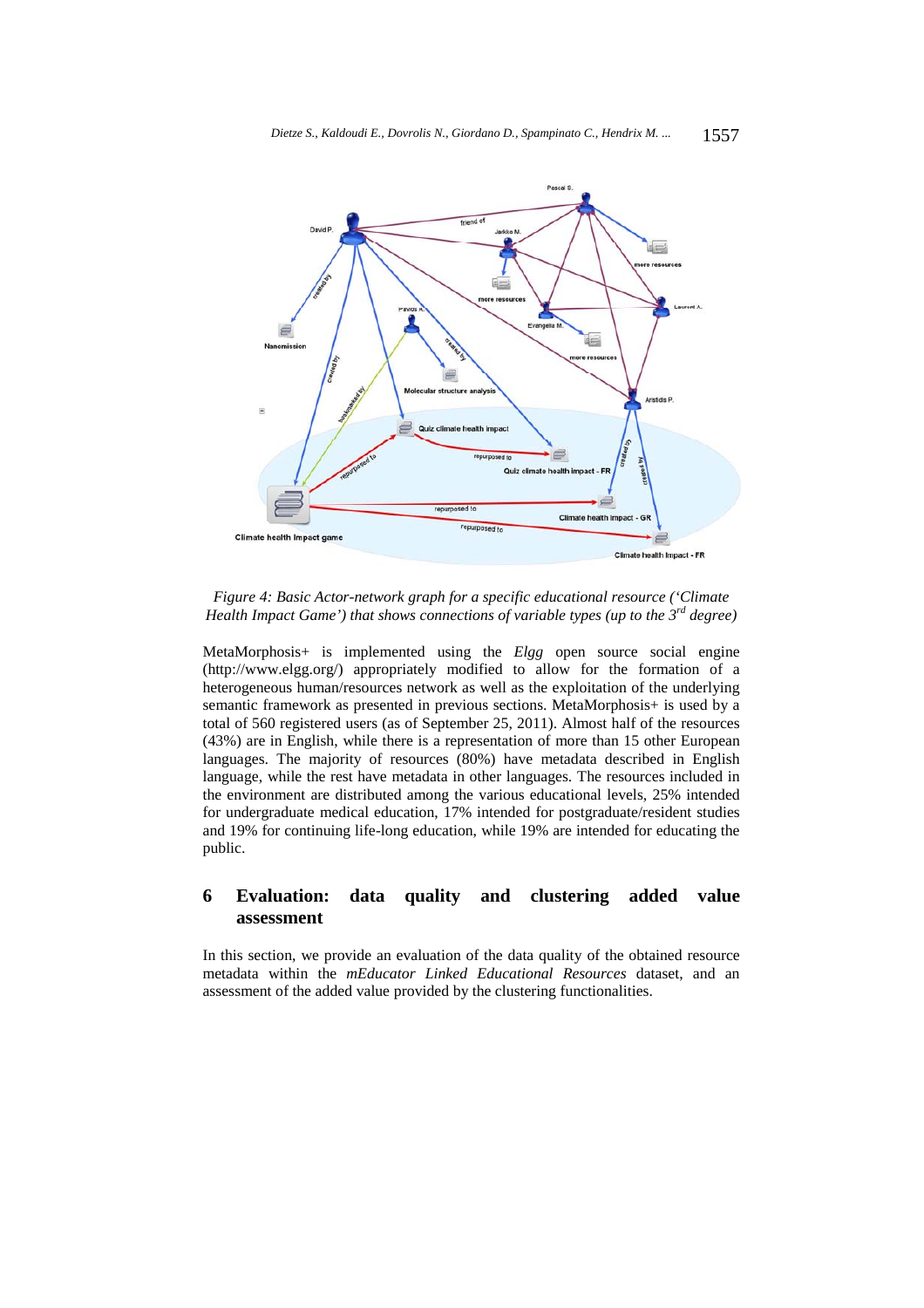#### 1558 *Dietze S., Kaldoudi E., Dovrolis N., Giordano D., Spampinato C., Hendrix M. ...*

Several approaches could be adopted to evaluate the data produced through our suggested approach for socio-semantic integration of educational resources. Strict focus on support for the learning processes as envisaged in the mEducator project, i.e., self-directed learning of students in the health sciences and repurposing of learning resources by teachers and tutors, would require extensive user studies of acceptance of certain features together with an assessment of their utility, as and a prolonged observation to track actual usage and learning goals. Whereas this approach can definitely provide insights into the assumptions about the learning processes that underly the design of educational content sharing systems, as is MetaMorphosis+, the results of this type of evaluation could be potentially biased by the specifics of the design (e.g., user interface design choices, overall usability).

In the context of this work we are interested in evaluating more objectively the aspects of our methodology that we posit to: 1) improve overall resource interoperability (both at the syntactic and semantic level), 2) effectively enrich a given resource, by disambiguating its terminology and by providing links to meaningfully related resources, and 3) widen the scope of the related resources retrievable by the users.

Therefore, the central aspects we are investigating are:

- (A1) *interoperability gains*, operationalised by the number of resources that were lifted into a unified knowledge graph, and by the number of new links established via shared enrichments (Section 6.2).
- (A2) *accuracy of introduced links*, as measured by the precision of enrichment and its semantic disambiguation (Section 6.3).
- (A3) *performance of machine learning-based clustering*, in terms of its precision and recall (Section 6.4).

A1 is assessed with a quantitative analysis of generated data, while A2 is addressed based on a qualitative, semantic assessment of the enriched data, and of the enrichments in particular, together with an evaluation of the clusters generated by taking into account shared enrichments. In addition, we provide a performance evaluation of machine learning clusters to address A3, together with an assessment of the potential for using the clusters as sources for interlinking resources and support exploratory search. A1 relates to challenges a) and b) - identified in Section 1, A2 addresses challenge c), whereas A3 relates to challenges a) - as it also contributes to generate links across resources for distributed, heterogeneous resources, and, partly, to challenge d). In fact, the challenge to take into account the actual educational context of a learning resource is catered for in MetaMorphosis+ by the social network functionalities, and by the object-actor repurposing network. However, machine learning clustering, as it will be shown in section 6.4, handles some implicit aspects in the linguistic description of resources that are potentially useful for an indirect characterization of the educational context of usage for the resource.

An evaluation of the performance - from a strictly technical perspective - and scalability of our approach is presented in [Hendrix, 12].

## **6.1 Dataset for evaluation**

The evaluation is based on the educational resources dataset as of September 2012 which exhibits 375 resources with the following overall characteristics: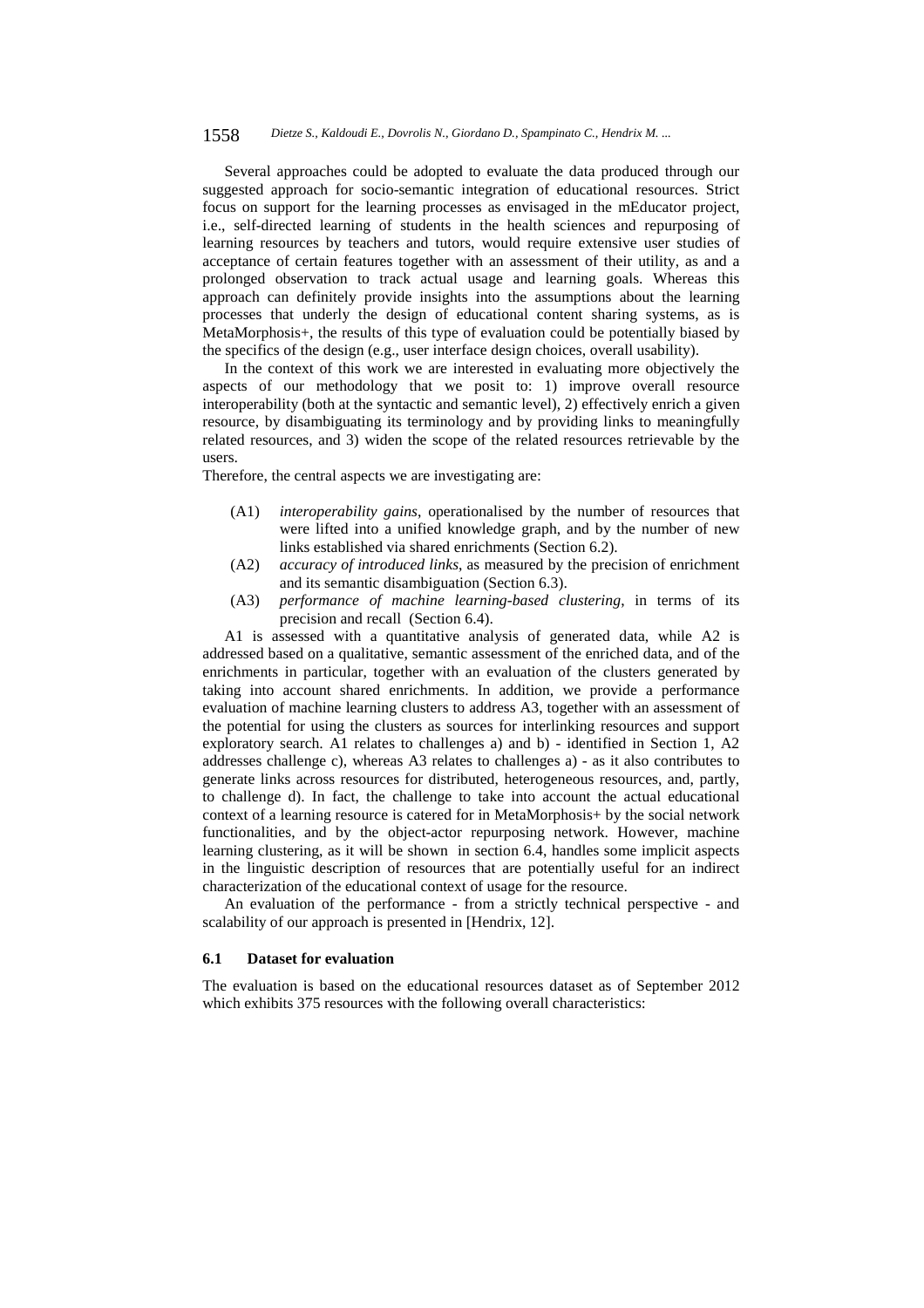- educational level of resources: 25% undergraduate, 17% postgraduate, 19% continuing education, 19% patient-public education, 4% other;
- language of educational resources: more than 15 languages, 43% English, 18% Bulgarian, 7% French, 6% Greek, 2% Romanian, 2% Italian, 2% Finish;
- resource types: conventional (text, presentation, notes) 49%, multimedia 16%, case/problem based material 12%, web 2.0 4%, serious games 2%;used by educators and learners from more than 20 different countries, from various related fields: 90% medical, 5% medical informatics, 4% biology, 1% medical physics.

## **6.2 Quantitative data assessment**

Note, that no automatic mass imports of existing metadata resources were conducted, but all data was (a) retrieved on-the-fly by queries sent to distributed stores via the approach described in Section Educational Services Integration and then (b) enriched automatically based on the approach described in Section Linked Data-based Enrichment & Clustering. Therefore, baseline metadata for each resource was iteratively retrieved from existing repositories and automatically transformed into the mEducator resources schema and enriched with LOD references within the RDF store.

At the date of evaluation, the *mEducator Linked Educational Resources* RDF store contains in total 23876 triples, of which 10206 directly refer to a total N=375 distinct educational resources. The average number of triples per learning resource is 27, ranging from a minimum of 6 to a maximum of 68.

In addition, it has been shown that even though the metadata imported from external stores usually is very limited, often covering only less than three properties (e..g, title, description and resource location) based on our automated and semiautomated enrichment techniques, substantially large numbers of properties are provided for the majority of resources, where all resources have a minimum of 5 described properties. Table 1 provides an overview of property usage frequency across educational

resources. Properties are listed in order of decreasing frequency. A more detailed description of individual properties is given in [Mitsopoulou, 11].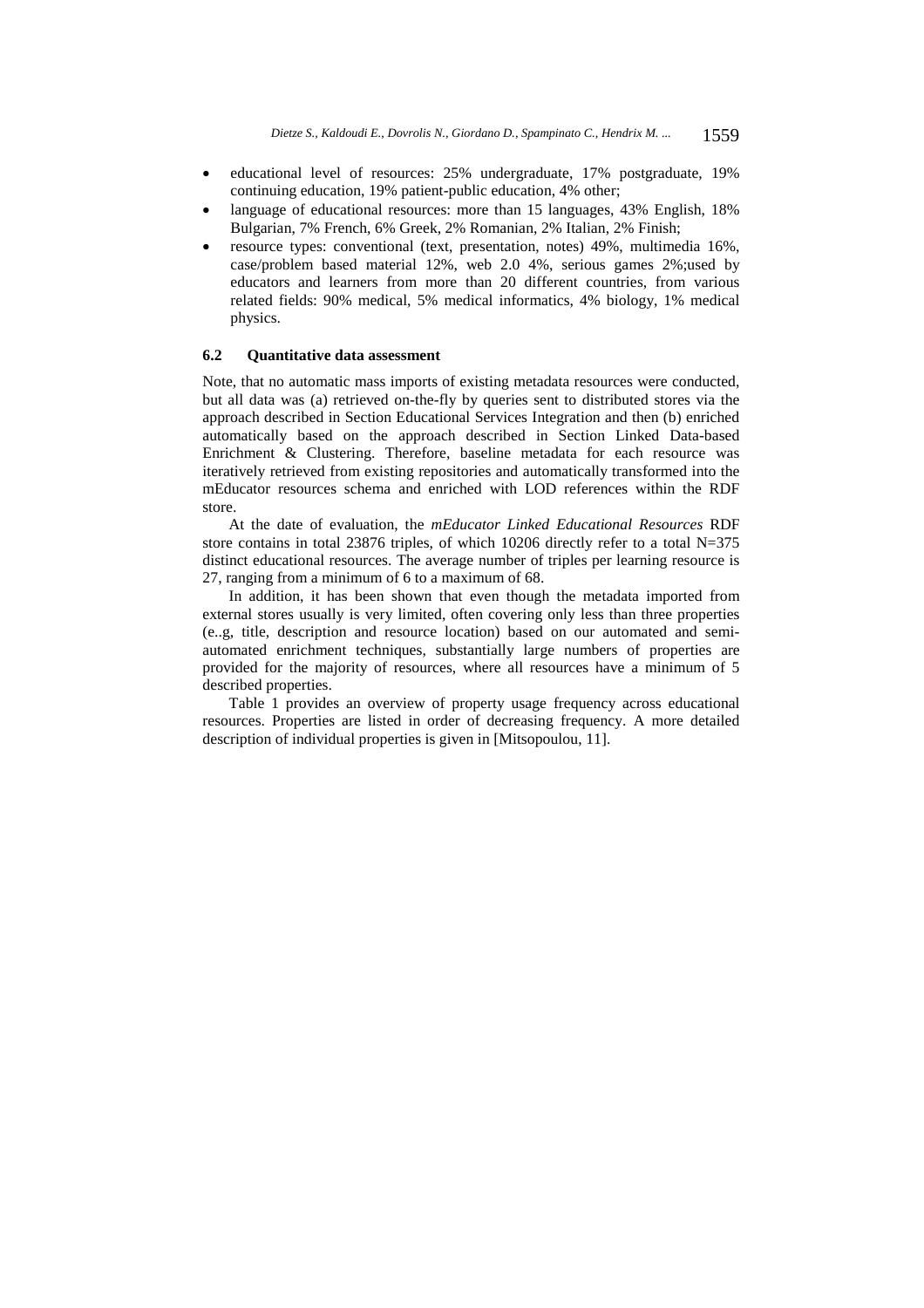| Property usage frequency across educational resources |      |                                  |               |                            |               |  |
|-------------------------------------------------------|------|----------------------------------|---------------|----------------------------|---------------|--|
| Property                                              | $\%$ | <b>Property</b>                  | $\frac{9}{6}$ | <b>Property</b>            | $\frac{9}{6}$ |  |
| mdc:creator                                           | 100  | mdc:hasEnrichmentContext         | 79.2          | mdc:mediaType              | 37.6          |  |
| mdc:description                                       | 100  | mdc:rights                       | 77.9          | mdc:isRepurposedFrom       | 24.6          |  |
| mdc:metadataCreated                                   | 100  | mdc:discipline                   | 76.5          | mdc:repurposingContext     | 22.13         |  |
| mdc:metadataCreator                                   | 100  | mdc:technicalDescription         | 68.3          | mdc:repurposingDescription | 19.7          |  |
| mdc:title                                             | 100  | mdc:educationalContext           | 66.7          | mdc:quality                | 1.9           |  |
| mdc:created                                           | 95.7 | mdc:educationalLevel             | 64            | mdc:isAccompaniedBy        | 0             |  |
| mdc:metadataLanguage                                  | 95.5 | mdc:educationalObjectives        | 58.9          |                            |               |  |
| mdc:citation                                          | 94.4 | mdc:teachingLearningInstructions | 57.9          |                            |               |  |
| mdc:language                                          | 89   | mdc: educationalOutcomes         | 51.2          |                            |               |  |
| mdc:resourceType                                      | 88.6 | mdc:educationalPrerequisites     | 49.3          |                            |               |  |
|                                                       |      | mdc:disciplineSpeciality         | 45.6          |                            |               |  |
|                                                       |      | mdc:assessmentMethods            | 40.8          |                            |               |  |
| Range [100-80%]                                       |      | Range [80-40%]                   |               | Range [40-0%]              |               |  |

*Table 1: Resource schema property usage frequency across educational resource* 

Data collected in the RDF store makes use of a set of external LOD vocabularies/datasets (see above). In detail, 545 distinct terms have been associated based on the automatic and semi-automatic methodologies described in the previous sections. Table 2 shows the distribution of the used terms by external sources, and the correspondent percentage.

| <b>External Source</b>          | <b>Number of distinct Terms</b> | Percentage |  |  |
|---------------------------------|---------------------------------|------------|--|--|
| <b>DBPedia</b>                  | 509                             | 93.39      |  |  |
| <b>Medical Subject Headings</b> | 11                              | 2.02       |  |  |
| <b>SNOMED Clinical Terms</b>    | 11                              | 2.02       |  |  |
| Health Level Seven              | 4                               | 0.73       |  |  |
| Galen                           | $\overline{c}$                  | 0.37       |  |  |
| MedDRA                          | $\overline{c}$                  | 0.37       |  |  |
| <b>LOINC</b>                    |                                 | 0.18       |  |  |
| MedlinePlus Health Topics       |                                 | 0.18       |  |  |
|                                 |                                 |            |  |  |

*Table 2: Distribution of the sources of the used terms.* 

For 297 resources (i.e. 79.2% of the total number of resources) enrichment data generated through linking to DBpedia is available. The number of enrichments in the data store is 1352, involving a total of 509 distinct terms from DBpedia. The average number of enrichments per enriched resource is 4.5 (min=1, max=42). Apparently, there is a large number of enrichments obtained via our automated enrichment based on DBpedia Spotlight, while the semi-automated approach via the BioPortal API provided a higher diversity – data from different vocabularies such as MESH and SNOMED are used – but only a very limited amount of overall enrichments, since it requires manual intervention and pre-selection of suggested terms. Most highly used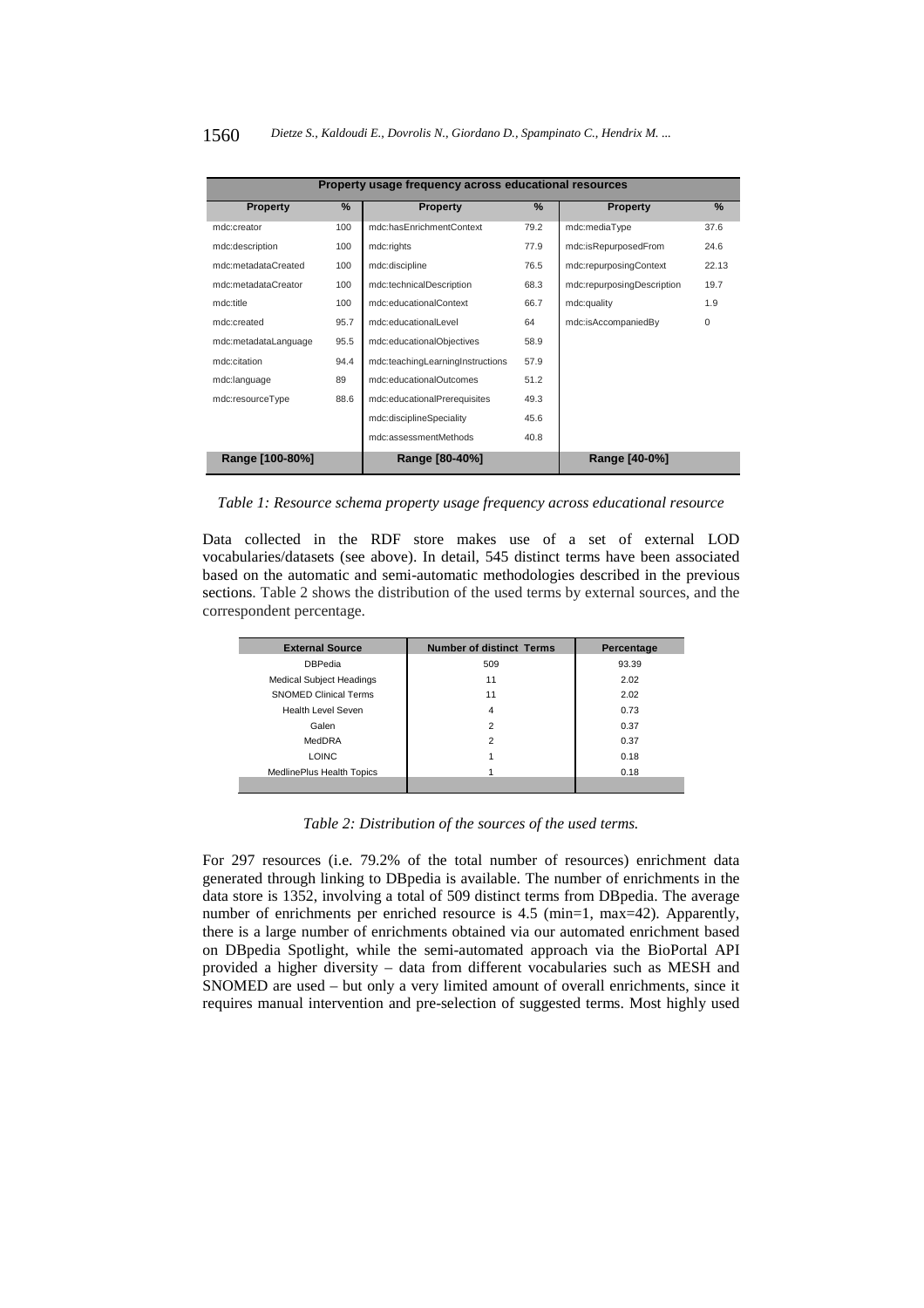properties for enrichment are *mdc:description* (54.2 %), *mdc:title* (24.2 %), *mdc:educationalOutcomes* (21.6 %).

The automated enrichment procedure has linked 303 of the 375 resources to 502 different DBPedia concepts. The following table represents the number of enrichments in relation to the number of resources. The 20 most used enrichment concepts are listed in the table below. The majority of resources have between 1 and 5 enrichments, but there are also resources that were linked to over 20 DBpedia concepts. The most enriched resource is linked to 42 different DBpedia concepts. The enrichment procedure has, thus, created new connections between resources sharing the enrichments. The resulting graph is dense and interconnected, providing a positive measure of the semantic interoperability gain supported by our procedure.

| DBpedia concept (http://dbpedia.org/resource/) | Linked by number of<br>resources |
|------------------------------------------------|----------------------------------|
| Cervical cancer                                | 59                               |
| Screening                                      | 31                               |
| Cervical                                       | 29                               |
| Hpv                                            | 29                               |
| Oxygenation                                    | 26                               |
| Childhood                                      | 22                               |
| differential_diagnosis                         | 19                               |
| Knowledge                                      | 18                               |
| Learning                                       | 17                               |
| decision_making                                | 16                               |
| <b>Training</b>                                | 15                               |
| Lecture                                        | 15                               |
| <b>Risk</b>                                    | 15                               |
| hpv infection                                  | 15                               |
| Fear                                           | 15                               |
| pap smear                                      | 15                               |
| Abnormal                                       | 14                               |
| Ventilation                                    | 14                               |
| Ecg                                            | 14                               |

*Table 3: Frequency of DBpedia references* 

### **6.3 Qualitative evaluation of enrichments**

To evaluate the quality of the automated enrichment procedure results, a set of 200 enrichments from the overall set of 1352 has been selected randomly, and assessed manually by experts. Based on their assessment, the experts assigned one of 3 possible ratings to each enrichment to indicate its grade of meaningfulness:

- (A) The description of the external enrichment concept describes and expands the semantic meaning of the enriched source text.
- (B) The enrichment concept shows a significant relationship with the enriched text but does not provide a direct mapping. This category also was assigned to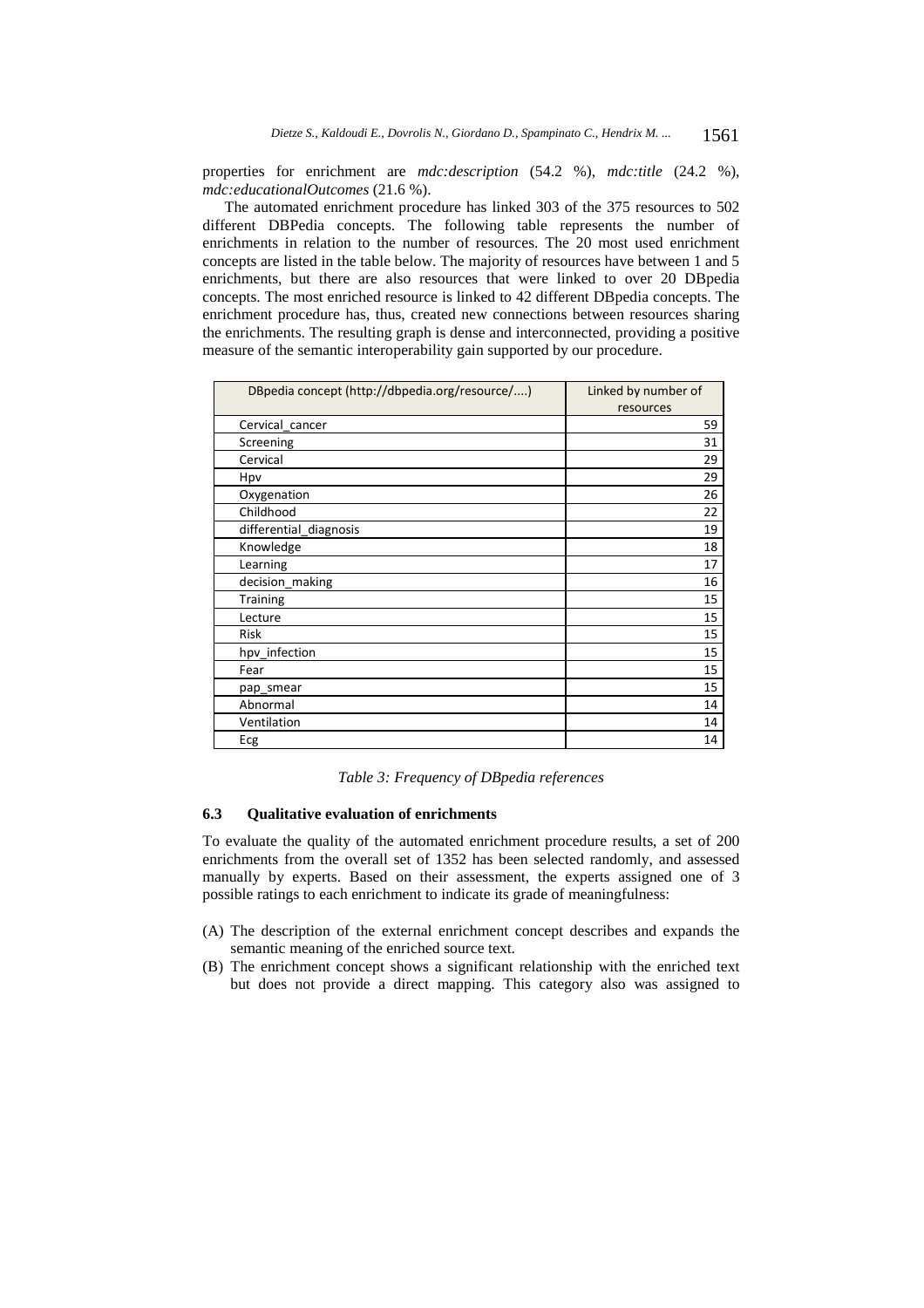#### 1562 *Dietze S., Kaldoudi E., Dovrolis N., Giordano D., Spampinato C., Hendrix M. ...*

enrichments where the correctness could not be determined with certainty due to ambiguity of the source concept.

(C) The enrichment has no meaningful relationship with the source concept.

The evaluation has led the following results: 92% of enrichments belong to the category (A), while the 8% of enrichments is equally distributed between the categories (B) and (C).

Assigning a value of 1 for the category A, 0.5 for the category B and 0 for the category C the overall average score for the selected enrichments is: 0.94. While this value provides a positive evaluation result, we also identified some minor amount of noise contributed by the current enrichment approaches. We are currently investigating ways to reduce the amount of less accurate enrichments by, for instance, expanding the amount of considered context used by the enrichment queries and by replacing DBpedia Spotlight with typed queries to DBpedia.

While the analysis did not yet assess in a structured manner the correctness of the generated clusters, it has confirmed its potential for disambiguation by associating acronyms and synonyms with enriched text. For example, description of medical learning resources showing the ambiguous acronym *HPV* have been correctly enriched with references to *http://dbpedia.org/resource/Human\_papillomavirus* based on the co-occuring terms in the resource description. Similar behavior has been detected with the acronyms *TMJ* (Temporomandibular joint) and *EASA* (European Aviation Safety Agency). Concerning synonyms, descriptions containing the words: *pap smear* or *gastric cancer* have been respectively enriched with corresponding *pap\_test* and *stomach\_cancer* concepts within DBpedia. Such kinds of enrichments allow broader yet more precise search and clustering results, which will be subject to further investigation. In order to assess the quality of the derived enrichments, we analysed the clusters retrieved from grouping resources with equivalent enrichments (DBpedia in this case). To this end, we generated different views on the generated graph by clustering resources according to different thresholds *T*, where *T* defines the minimum amount of equivalent enrichments of all resources *R* within a particular cluster *C*. For instance, applying a threshold  $T=2$  led to 13 clusters in which all resources shared at least 2 enrichment concepts. In contrast, less but more coherent clusters were created with  $T=4$ , that is, there is an edge between two nodes only if they have more than four concepts in common.

It is important to note that the clusters with less than two resources have been removed from our analysis. The following table shows the nodes a cluster of the graph generated with T=4. Manual assessment proved a strong semantic correlation of the clustered resources, i.e. the majority of the enrichment concepts used in this cluster are related to similar diseases or disease aspects (cervical cancer, screening).

Based on these observations, it can be stated that the obtained resource enrichments from LOD vocabularies prove a useful means to correlate and cluster heterogeneous references. While lower thresholds lead to higher level of noise within individual clusters and hence, less cohesive resource clusters, current research is dealing with identifying the most suitable threshold value.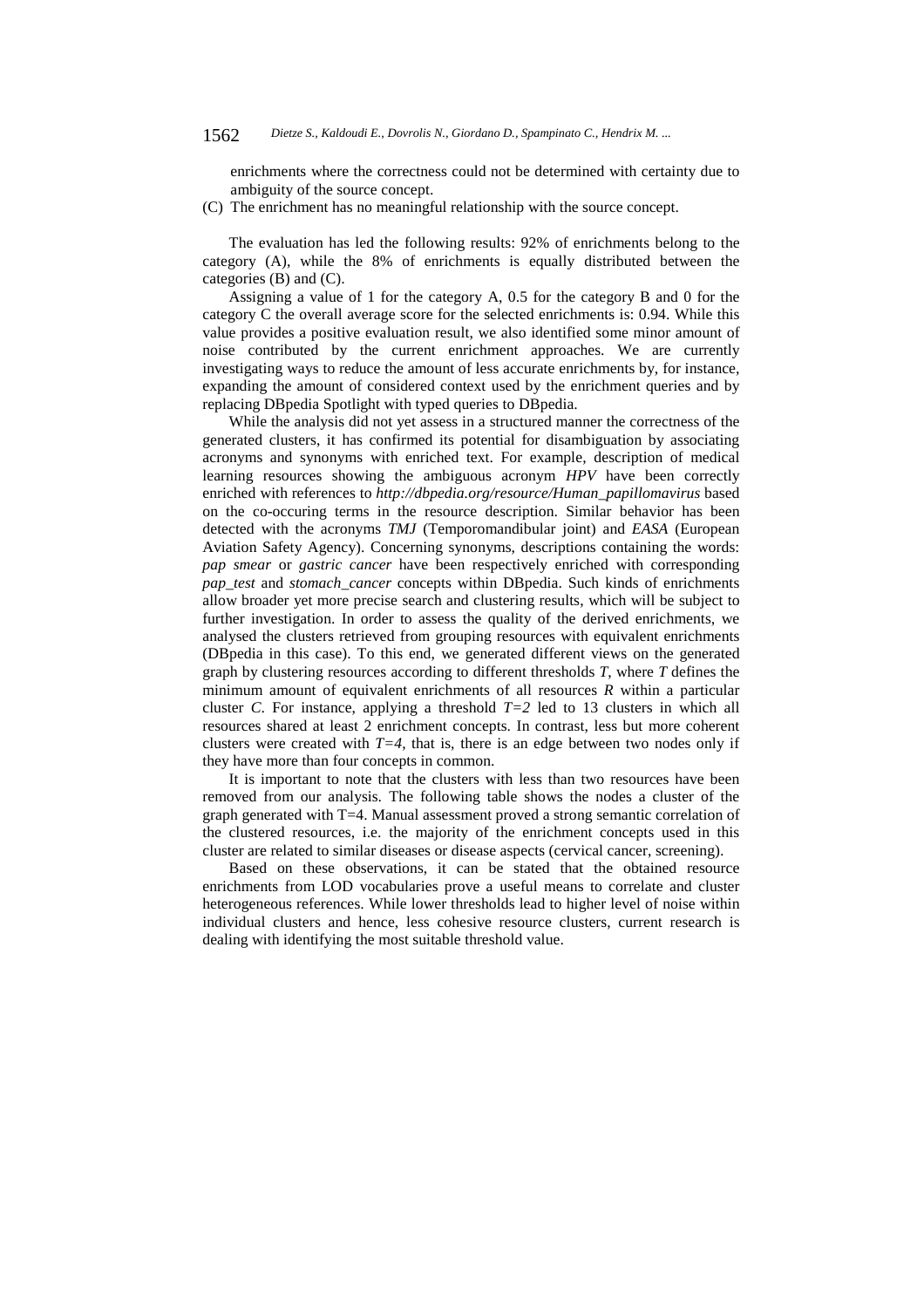|                                      | screening | abnormal | cervical smear | cervical cancer | fear | pap smear |
|--------------------------------------|-----------|----------|----------------|-----------------|------|-----------|
| 80986a54-dc69-441e-b2b9-37538c0c893b |           | n        | 0              |                 |      |           |
| a13d97c1-0b4c-4553-bf87-329ad318367a |           | n        | $\Omega$       |                 | 1    |           |
| 59c56028-fc24-4e35-abcc-22c078f58f51 |           | n        | 0              |                 | 1    | 1         |
| 0349caad-06cf-4557-b5fd-da09fc349b2b | 1         | $\Omega$ | 0              |                 | 1    |           |
| 25e5b2b8-13e9-4415-bb73-6332e9e6bd03 |           | $\Omega$ | $\Omega$       |                 |      | 1         |
| 30a799f0-e443-4d25-821e-2bdf47d2aa92 |           | n        | $\Omega$       |                 | 1    | 1         |
| 02d248c2-dd1b-4edc-a7ea-ec4137737976 |           | $\Omega$ | 0              |                 | 1    |           |
| 220007f5-0927-4715-a2c8-03d1ab7cb8f5 |           | n        | $\Omega$       |                 |      |           |
| 48d7cce9-3b42-455e-876f-89aef831bbc7 |           |          |                |                 | 1    | 1         |
| 5890fd27-96a2-4e66-96e6-3983e754cd69 | 1         | $\Omega$ | $\Omega$       |                 | 1    | 1         |
| 32c05491-76fd-4f9f-a6f5-b493ac69107a |           | $\Omega$ | $\Omega$       |                 | 1    | 1         |
| 74ffc536-87d9-4ca3-93c7-7e579b2f0ccd |           | n        | $\Omega$       |                 |      |           |
| aedc8357-b72d-4c34-99b5-20f1e72ac1bd |           |          |                |                 | 1    | 1         |
| de79f455-2466-4947-a131-365de8733028 |           | $\Omega$ | $\Omega$       |                 | 1    | 1         |
| f2c81f0e-17ce-45f9-971b-f6ca3623180c |           | n        | $\Omega$       |                 |      | 1         |

*Table 4: Example cluster, enrichments/resources (T=4)*

### **6.4 Performance evaluation of machine learning clustering**

The clustering based on the machine learning approach outlined in section 4.3 is evaluated from two perspectives: potential for interlinking and support for exploratory search. The results of clustering are notoriously difficult to evaluate, because several classifications could be equally valid on the same dataset, and because clustering performance also depends on the nature of the dataset, and on the specific notion of similarity that is adopted [Grimnes, 08]; when a ground truth is available the standard measures to assess the clusters are precision P, recall R and F-Measure, which is the harmonic mean of precision and recall. We here focus on the evaluation on two reference cases: 1) clustering based on unsupervised K-means in which each resource in Metamorphosis+ is classified only in one class, and 2) a clustering method according to which a single item can belong to several classes. By the results of the standard k-means clustering, performance of our linguistic similarity metric with the specific dataset and the potential for interlinking across resources across repositories are assessed. Multiple clusters classification is used to evaluate the support for exploratory search, by measuring the increases in recall with respect to a set of queries that operationalize an exploratory search goal. The resources in the dataset were classified indipendently by two subjects: a computer scientist and a medical doctor. Based on the available metadata, they were asked to group the dataset first in 5 clusters, then in 10 clusters and in 15 clusters. A standard K-means was run at 5, 10, and 15, using the following metadata fields: Title, Description, Discipline, DisciplineSpecialty, and Keywords. The results are shown in Table 5.

Table 5 shows a good coherence of the obtained clusters, since the average Fmeasure ranges from 0.74 (5 clusters) to 0.55 (15 clusters). Typical F-measures obtained by k-means are in the range 0.12-0.13 for the Citeseer dataset and 0.42-0.44 for the PIMO (Personal Information Model from a sematic desktop system) dataset [Grimnes, 08]. The results show that the adopted similarity measure performs well on the rather concise descriptions of the used metadata (as opposed to full text indexing).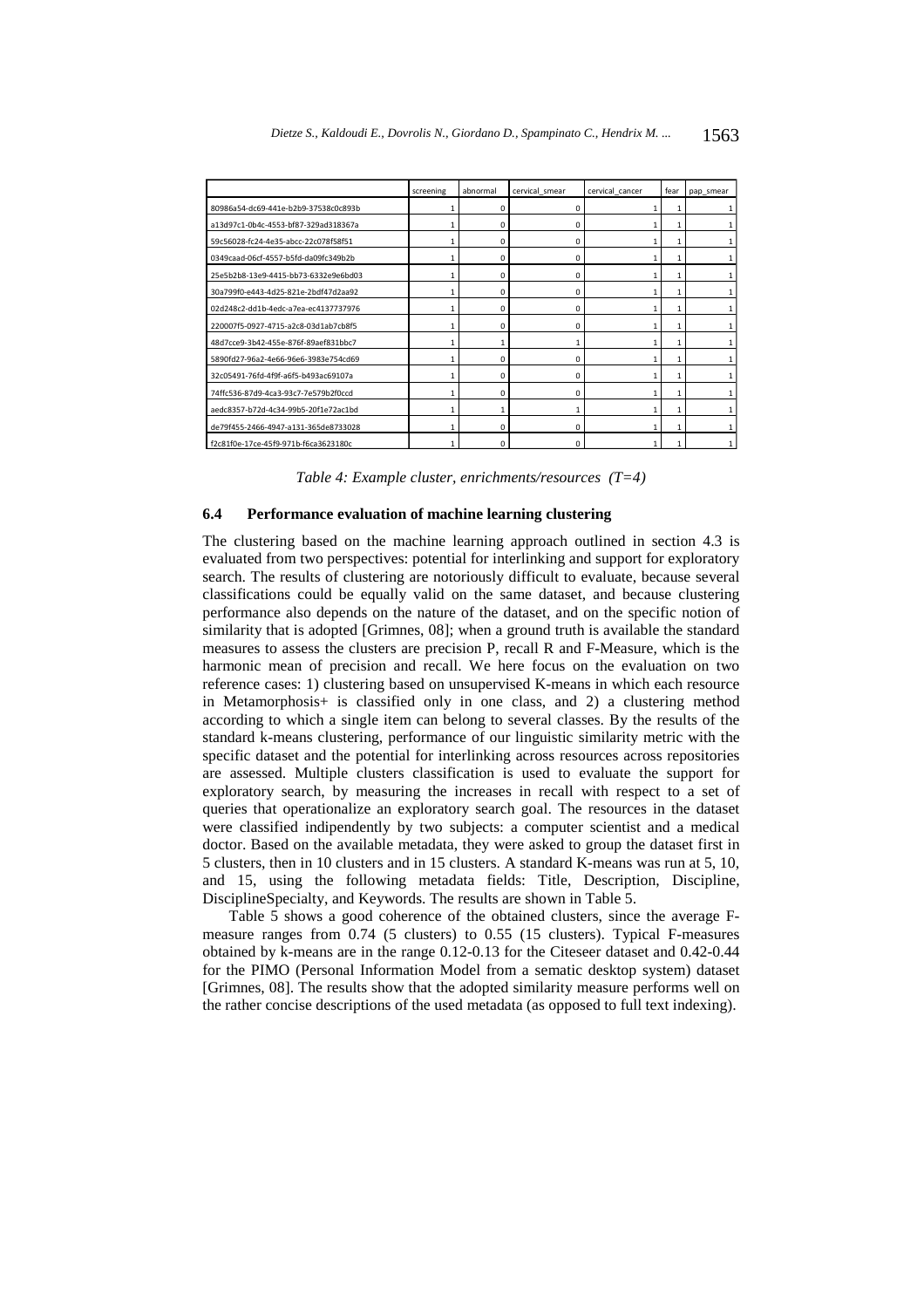|              |      | Subject 1 |      |      | Subject 2 |      |
|--------------|------|-----------|------|------|-----------|------|
| Cluste<br>rs | P    | R         | F    | P    | R         | F    |
| .5           | 0.84 | 0.81      | 0.83 | 0.63 | 0.68      | 0.66 |
| 10           | 0.84 | 0.84      | 0.84 | 0.45 | 0.56      | 0.50 |
| 15           | 0.62 | 0.70      | 0.66 | 0.42 | 0.48      | 0.45 |

*Table 5: Average Precision, Recall and F-Measure for Subject1 (Computer Scientist) and Subject2 (Medical Staff)*

Table 6 reports the average number of repositories contained in each cluster, and on average, how many resources from each distinct repository are contained in each cluster. The number of resources tends to stay stable across different classifications, whereas the finer grained classification of 10 or 15 clusters appears suitable to discover potential interlinks across repositories.

| <b>Clusters</b> | Average<br>Repositories per<br>Cluster | Average Resources per<br>Repository in Cluster |
|-----------------|----------------------------------------|------------------------------------------------|
| 5               | $9.83 \pm 4.54$                        | $2.16 \pm 1.22$                                |
| 10              | $4.91 \pm 2.64$                        | $2.19 \pm 1.21$                                |
| 15              | $3.03 \pm 1.26$                        | $1.97 \pm 0.94$                                |

*Table 6: Average distinct repositories per cluster, and average resources per repository in cluster*

To assess the potential for using the information contained in the cluster to interlink resources, a test was performed to highlight those associations that are stable regardless of the number of clusters chosen for the classification. The test points out two interesting cases. First, a stable association was found between Carotid Stenosis and Raynaud's Syndrome, for which there are a few recent studies that point to a correlation between the two diseases. These resources are from the same repository. This finding exemplifies the potential of the system from the discovery/hypothesis generation perspective. Although scientific discovery is not the main purpose of the system, the implied educational implication is clear, since cluster analysis can stimulate the learners in generating questions, hypothesis and in the making of conceptual connections. From a pure classification point of view, whereas at 5 clusters all the "Virtual Patients" resources are grouped together, at 15 clusters the method is able to differentiate those resources dealing with emergency cases from those dealing with pediatric cases. Also, the extracted stable associations reveal clusters that tend to group resources from the same repository (although provenance was not intervening explicitly in the classification) and clusters that provide a transversal, conceptual classification; notably, one set of stable associations features diagnostic procedures, and yet another one groups resources featuring uses of information technology in education and medicine. These clusters are the most varied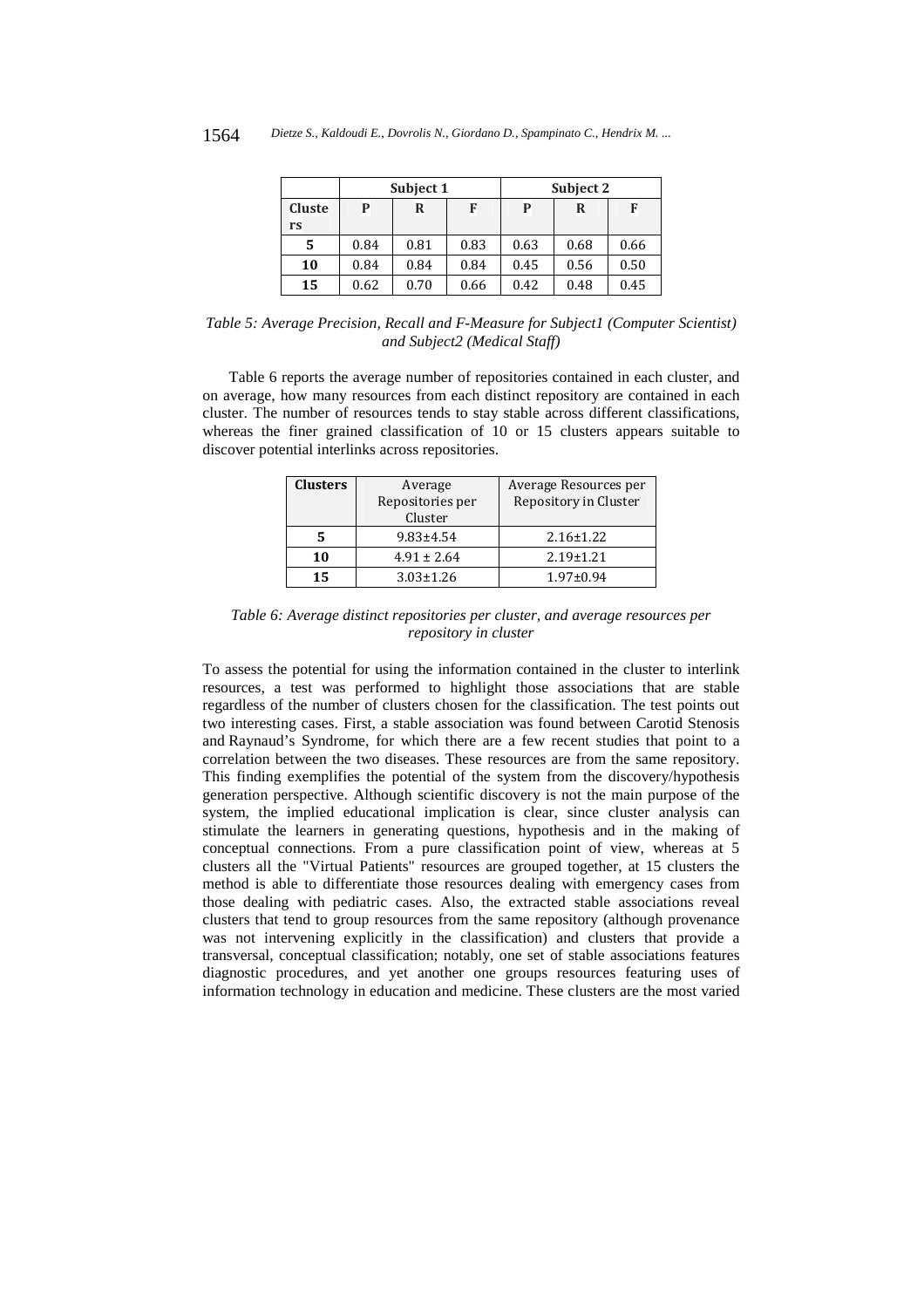in terms of repository provenance. At the time of testing, the data set was still too limited to investigate other metrics that might support the linking at the repository level, beyond the links that can be established at the individual resources' level, as demonstrated by the stable associations analysis.

To assess exploratory search, we have simulated a search to collect resources for possible usage in a course in medical informatics, operationalized through a set of search terms that include general compound terms (e.g. medical informatics, information technology), typical acronyms (e.g., ICT, EHR), specific medical informatics concepts (e.g., standards, telemedicine, etc.). The dataset was annotated w.r.t. the relevance of the resources to the proposed queries by one of the two independent subjects. By running a multiclass clustering method taking into account all the metadata fields ("global similarity") the new relevant items retrieved by exploring the cluster and that would have not been retrieved by the set of queries based on the selected search terms were counted, to estimate the increase in recall. With respect to the baseline results computed by using the "title" property in the Metamorphosis + Advanced search form (precision 83% and the average recall 27%) the increase factor in recall with multiclass clustering was 2,4 (from 27% to 65%). This is obtained without excessive noise in the clusters (average precision is 60,9%), which means that the users can inspect them without much effort.

# **7 Discussion and Conclusion**

Integrating existing educational Web resources becomes increasingly important as plenty of metadata and related data is published openly online with the aim of Webscale sharing and reuse of resources. We have proposed an approach that fundamentally builds on exploiting Linked Data principles to support Web-scale interoperability between educational resources, that is, educational services as well as data. In particular, we tackle *Semantic Integration* as well as *Social Interconnecting* of educational data, resources and actors. By exposing educational resources via Linked Data principles, we leverage on the wealth of existing datasets and vocabularies and allow interlinking between educational data and resources. We have introduced a set of implemented integration approaches, resulting RDF datasets and APIs, and an application (MetaMorphosis+), which provides an open environment for (biomedical) education to aid teachers and learners in the field of biomedicine and which showcases the use of our integration mechanism for Linked Education. Exploiting our APIs for educational data and services integration enables previously unavailable features, such as Web-wide search of educational resources (via SmartLink), exploratory search based on resource clusters and more precise search results based on the use of established and semantically rich vocabularies.

The quantitative analysis described in section 6.2, has reported that the number of additional generated links (considering shared enrichments), is considerably increased, thus leading to an interoperability gain. Qualitative evaluation of the established links confirmed only insignificant amounts of noise, but further investigations are needed, due to the limited amount of data generated so far. Current work is replacing the semi-automated data import (via SmartLink) with periodical data harvesting mechanisms to significantly increase the amount of integrated data. Results of qualitative assessment of the enrichment and clustering techniques indicate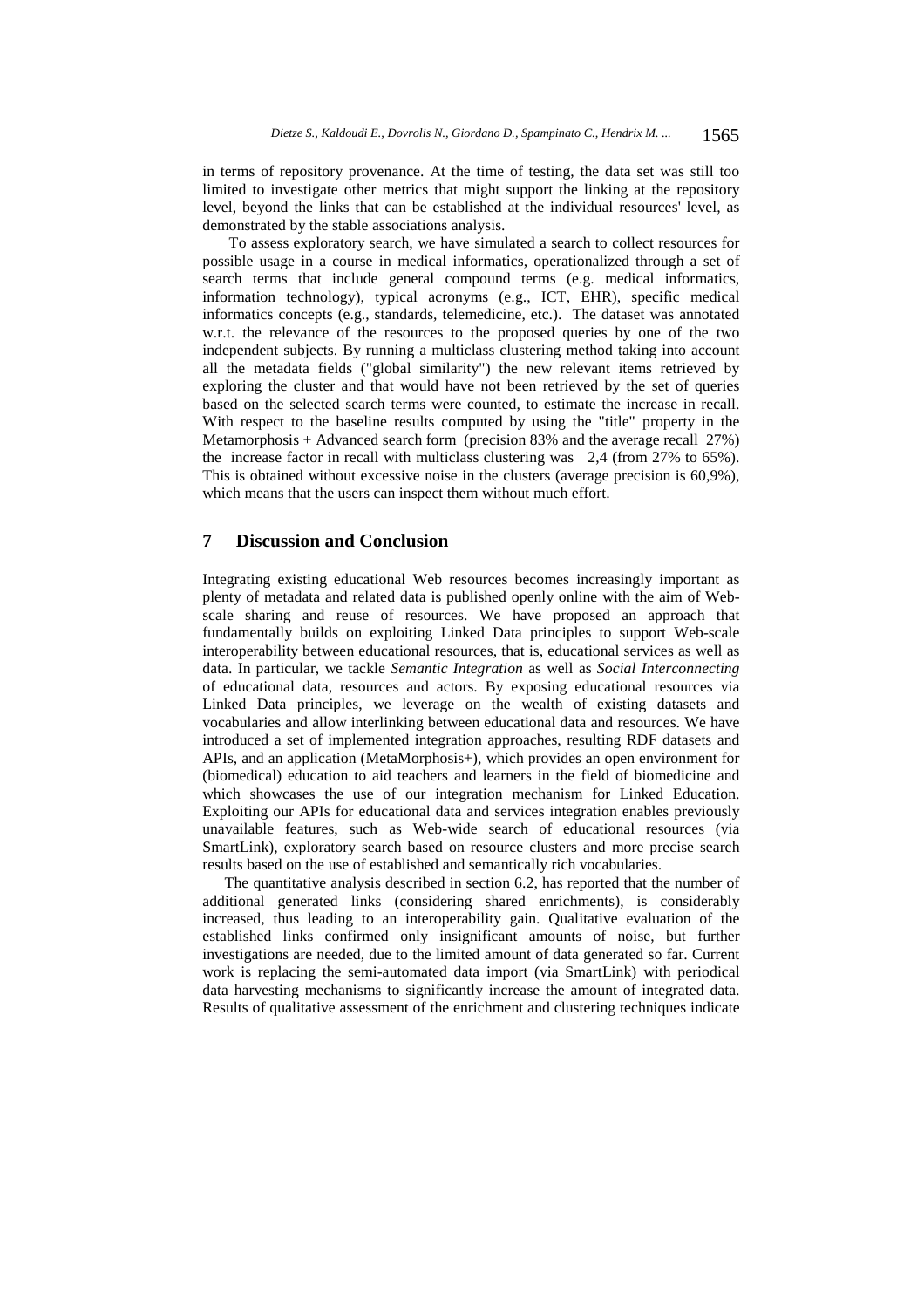sufficient precision values to confirm the suitability of both approaches to enrich integrated OER Web data in a way which enables more exploratory navigation mechanisms for end users. The performance evaluation could confirm acceptable response times, however, it uncovered significant issues with respect to scalability.

While the presented work already tackles a number of distinct challenges such as metadata interoperability, services discovery or data mediation, pending issues uncovered during evaluation activities will be addressed as part of ongoing and future work. Most importantly, the limited amount of generated data, as well as scalability and performance issues will be addressed by replacing semi-automated data imports with a periodic data harvesting mechanism from all integrated data stores. Thus, we will establish a unified entry point to well-interlinked educational datasets on the Web based on the principles described in this paper. In addition we will: (1) investigate additional ways to enable efficient, accurate and dynamic enrichment of educational data, by resorting to techniques such as text mining, entity recognition and ontology mapping; (2) extend our framework with additional educational data stores to further evaluate our services integration approach; (3) integrate the APIs introduced in this paper with additional third party applications to further evaluate the performance and scalability of our approach. Finally, while some aspects of our proposed framework are domain-independent, the deployment of similar approaches in areas different to education, such as eScience, is yet another focus of investigation.

#### **Acknowledgements**

This work is funded in part by the mEducator project (Contract Nr: ECP 2008 EDU 418006 mEducator) under the eContentplus programme of the European Commission.

## **References**

[Baldoni, 06] Baldoni, M., Baroglio, C., Brunkhorst, I., Henze, N., Marengo, E. Patti, V.: A Personalization Service for Curriculum Planning. In proceedings of 14th Workshop on Adaptivity and User Modeling in Interactive Systems, Hildesheim, 2006.

[Bizer, 09] Bizer, C., Heath, T., Berners-Lee, T.: Linked data - The Story So Far. Special Issue on Linked data, International Journal on Semantic Web and Information Systems (IJSWIS), 2009.

[Bodenreider, 04] Bodenreider, O.: The Unified Medical Language System (UMLS): integrating biomedical terminology. Nucleic Acids Research. 32, 267-270, 2004.

[Breslin, 07] Breslin J, Decker S. : The future of social networks on the Internet. The need for semantics. IEEE Internet Computing. 11, 87-90, 2007

[Jonassen, 04] Jonassen, D., Churchill, D., Is there a learning orientation in learning objects? International Journal on E-learning 3(2), 32-41, 2004.

[Dertouzos, 97] Dertouzos, M.: What will be. London, UK: Judy Piatkus Ltd. (pp. 175-189), 1997.

[Devedzic, 07] Devedzic V., Jovanovic J., Gasevic D.: The pragmatics of current e-learning standards, IEEE Internet Computing, 11(3), 19-27, 2007.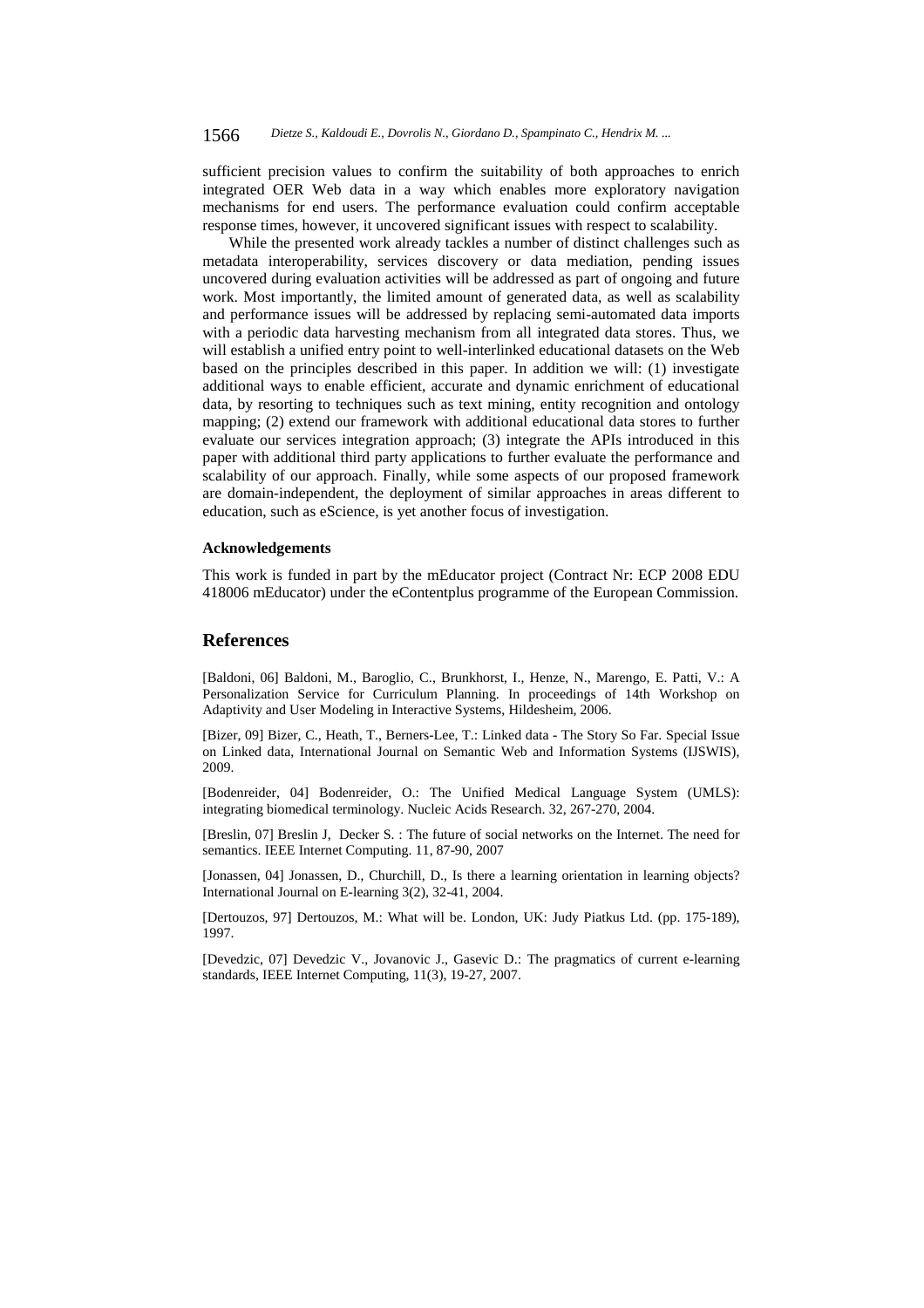[Dietze, 08] Dietze, S., Gugliotta, A., Domingue, J.: Supporting Interoperability and Context-Awareness in E-Learning through Situation-driven Learning Processes, Special Issue on Webbased Learning of International Journal of Distance Education Technologies (JDET), IGI Global, 2008.

[Dietze, 12] Dietze, S., Yu, H. Q., Giordano, D., Kaldoudi, E., Dovrolis, N., Taibi, D.: Linked Education: interlinking educational Resources and the Web of Data, in Proceedings of the 27th ACM Symposium On Applied Computing. Riva del Garda (Trento), Italy, 2012.

[Dietze, 11] Dietze, S., Yu, H. Q., Pedrinaci, C., Liu, D., Domingue, J.: SmartLink: a Webbased editor and search environment for Linked Services, In Proceedings of 8th Extended Semantic Web Conference. Heraklion, Greece, 2011.

[Engeström, 05] Engeström J.: Why some social network services work and others don't. The case for object-centered sociality. 2005; http://www.zengestrom.com/blog/2005/04/ why\_some\_social.html)

[Faro, 11] Faro, A., Giordano, D., Maiorana, F.: Mining massive datasets by an unsupervised parallel clustering on a GRID: Novel algorithms and case study. Future Generation Computer Systems, 27(6), 711-724, 2011.

[Giordano, 09] Giordano, D., Faro, A., Maiorana, F., Pino, C., Spampinato, C.: Feeding back learning resources repurposing patterns into the "information loop": opportunities and challenges. In the Proceedings of the 9th International Conference on Information Technology and Applications in Biomedicine. Larnaca, Cyprus, 2009.

[Grimnes, 08] Grimnes, G. A., Edwards, P., Preece, A.: Instance based clustering of semantic web resources. In S. Bechhofer et al. (Eds). The semantic web: research and applications. Proceedings of the 5th European semantic web conference. Tenerife, Canary Islands, Spain (pp. 303-317). LNCS 502: Springer-Verlag, 2008.

[Heath, 11] Heath, T. and Bizer, C. Linked Data: Evolving the Web into a Global Data Space. Synthesis Lectures on the Semantic Web: Theory and Technology, 1:1, 1-136. Morgan & Claypool. 2011.

[Hendrix, 12] Hendrix, M., Protopsaltis, A., Dunwell, I., de Freitas, S., Petridis, P., Arnab, S., Dovrolis, N., Kaldoudi, E., Taibi, D., Dietze, S., Mitsopoulou, E., Spachos, D., Bamidis, P., Technical Evaluation of The mEducator 3.0 Linked Data-based Environment for Sharing Medical Educational Resources, 2nd International Workshop on Learning and Education with the Web of Data, Lyon, France; 04/2012

[Henze, 04] Henze, N., Dolog, P., Nejdl, W.: Reasoning and Ontologies for Personalized E-Learning. Educational Technology & Society, 7(4), 82-97, 2004.

[Henze, 06] Henze, N.: Personalized E-Learning in the Semantic Web. International Journal of Emerging Technologies in Learning (iJET), 1(1), 2006.

[IEEE,02] IEEE, IEEE Standard for Learning Object Metadata, IEEE Std 1484.12.1-2002, 2002.

[Jonassen, 06] Jonassen, D., Churchill, D. (2006). Where is the Learning in Learning Objects?. *International Journal on E-Learning*. Chesapeake, VA: AACE

[Kaldoudi, 11a] Kaldoudi, E., Dovrolis, N., Giordano, D., Dietze, S.: Educational resources as social objects in semantic social networks. In the Proceedings of the Linked Learning 2011: 1st International Workshop on eLearning Approaches for the Linked Data Age, Herakleio, Greece, 2011.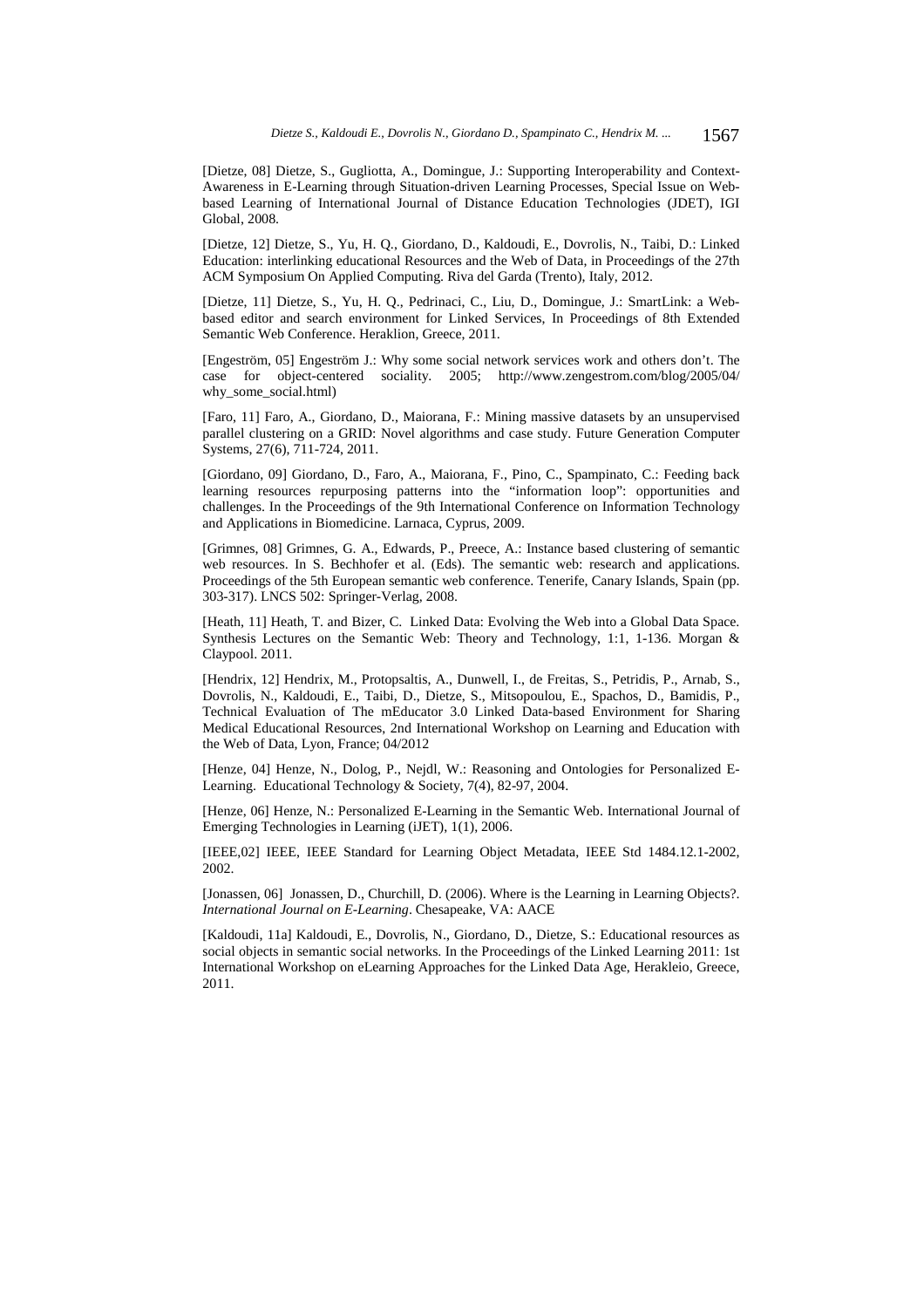[Kaldoudi, 11b] Kaldoudi, E., Dovrolis, N., Dietze S.: Information organization on the Internet based on heterogeneous social networks. In Proceedings of the 29th ACM International Conference on Design of Communication, (pp. 107-114). Pisa, Italy, 2011.

[Kobilarov, 08] Kobilarov, G., Dickinson, I.: Humboldt: Exploring Linked Data, In the Proceedings of Linked Data on the Web (LDW'08), Beijing, China, 2008.

[Kohonen, 95] Kohonen, T.: Self-organizing maps. Springer Series in Information Sciences, Vol 30, Springer 1995.

[Knorr-Cetina, 97] Knorr-Cetina K.: Sociality with objects: social relations in postsocial knowledge societies. Theory, Culture & Society. 1997; 14(4): 1–30.

[Lenz, 07] Lenz, R., Beyer, M., Kuhn, K.A.: Semantic Integration in Healthcare Networks, International Journal of Medical Infomatics. 76, 201-207, 2007.

[Marchionini, 06] Marchionini, G.: Exploratory search: from finding to understanding. Communications of the ACM, 49(4):41-46, 2006.

[Mitsopoulou, 11] Mitsopoulo, .E, Taibi, D., Giordano, D., Dietze, S., Yu, H. Q., Bamidis, P., Bratsas, C., Woodham, L.: Connecting medical educational resources to the Linked Data cloud: the mEducator RDF Schema, store and API, in the Proceedings of Linked Learning 2011: 1st Int. Workshop on eLearning Approaches for the Linked Data Age, Herakleio, Greece, 2011.

[Nilsson, 03] Nilsson, M., Palmer, M., Brase J.: The LOM RDF binding—principles and implementation. In Proceedings of the 3rd Annual ARIADNE Conference, Leuven, Belgium, 2003.

[Noy, 09] Noy, N. F., Shah, N. H., Whetzel, P.L., Dai B., Dorf, M., Griffith N., Jonquet, C., Rubin D. L., Storey, M.A., Chute C. G., Musen M.A.: BioPortal: ontologies and integrated data resources at the click of a mouse. Nucleic Acids Research, 37(2), 170-173, 2009.

[O'Reilly, 07] O'Reilly T. : What is Web 2.0: Design patterns and business models for the next generation of software. Communications & Strategies, 1(65), 17-37, 2007.

[Pedrinaci, 10] Pedrinaci, C., Liu, D., Maleshkova, M., Lambert, D., Kopecky, J., Domingue, J.: iServe: a Linked Services Publishing Platform, In the Proceedings of the Workshop on Ontology Repositories and Editors for the Semantic Web at 7th Extended Semantic Web Conference, 2010.

[Prakash, 09] Prakash, L. S., Saini, D. K., Kutti. N. S.: Integrating EduLearn learning content management system (LCMS) with cooperating learning object repositories (LORs) in a peer to peer (P2P) architectural framework. SIGSOFT Software Engineering Notes, 34(3), 1-7, 2009.

[de Santiago, 10] de Santiago, R., Raabe, A. L. A.: Architecture for learning objects sharing among learning institutions-LOP2P. IEEE Transactions on Learning Technologies, 3(2), 91-95, 2010.

[Konstantinidis, 09] Konstantinidis, S., Kaldoudi, E., Bamidis, P.: Enabling content sharing in contemporary medical education: a review of technical standards. The Journal on Information Technology in Healthcare, 7(6), 363-375, 2009.

[Robertson, 04] Robertson, S.: Understanding Inverse Document Frequency: On theoretical arguments for IDF. Journal of Documentation 60 no. 5, pp 503–520, 2004.

[Sahlgren, 05] Sahlgren, M.: An introduction to random indexing. In Proceedings of the Methods and Applications of Semantic Indexing Workshop at the 7th International Conference on Terminology and Knowledge Engineering (TKE), Copenhagen, Denmark, 2005.